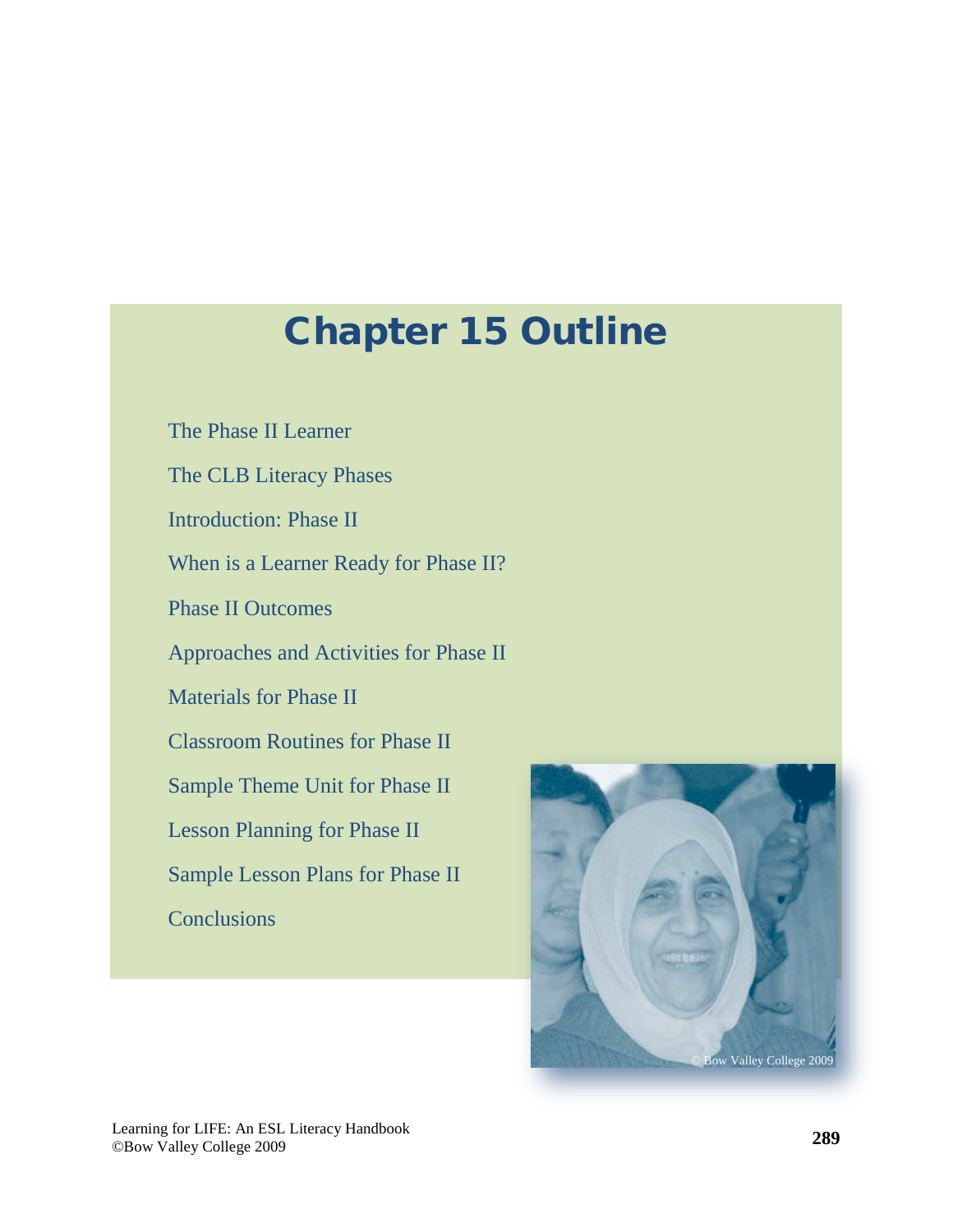# **Chapter** 15

# Phase II

# **Objectives**

**To recognize Phase II learners and their skills and needs To identify the outcomes and expectations for Phase II To share effective practices in the Phase II classroom**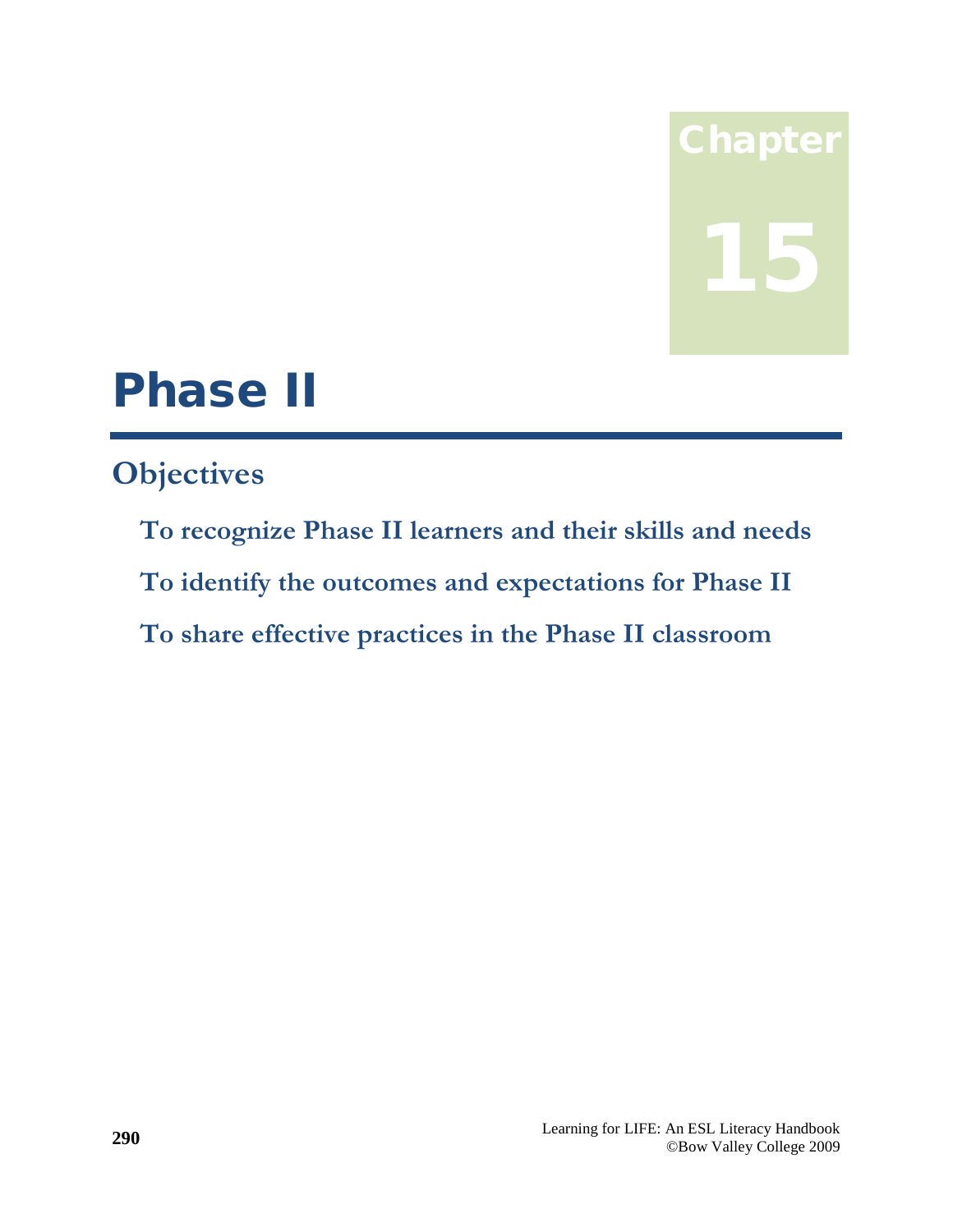<span id="page-2-0"></span>

| <b>Learner Profile: Phase II</b>                                                                                                                                                              |                                             |                                                  |                                                                                                              |                                                       |                                                |
|-----------------------------------------------------------------------------------------------------------------------------------------------------------------------------------------------|---------------------------------------------|--------------------------------------------------|--------------------------------------------------------------------------------------------------------------|-------------------------------------------------------|------------------------------------------------|
| An at-a-glance profile of adult ESL literacy learners at Phase II<br>All skills are measured according to the Canadian Language Benchmarks<br>the Canadian Language Benchmark Literacy Phases |                                             |                                                  |                                                                                                              | and                                                   |                                                |
| <b>Years of Formal</b><br>Education                                                                                                                                                           | <b>Reading and Writing</b><br><b>Skills</b> |                                                  | Range of Listening and<br>Speaking                                                                           |                                                       | <b>Range of Numeracy</b>                       |
| $3-6$<br>or previous ESL literacy                                                                                                                                                             | Phase II                                    |                                                  | <b>CLB 2-5</b>                                                                                               |                                                       | Phase I-beyond<br>Phase III                    |
| <b>Typical Age Range</b>                                                                                                                                                                      |                                             |                                                  | Gender                                                                                                       |                                                       |                                                |
| adults of all ages                                                                                                                                                                            |                                             |                                                  |                                                                                                              | usually fairly balanced                               |                                                |
| Common Challenges in the<br>Classroom                                                                                                                                                         |                                             |                                                  | Common Strengths in the<br>Classroom                                                                         |                                                       | <b>Common Barriers to Learning</b>             |
| some classroom experience                                                                                                                                                                     |                                             | collaborative learning                           |                                                                                                              | poverty                                               |                                                |
| some formal learning strategies                                                                                                                                                               |                                             | prior practical knowledge                        |                                                                                                              | lack of adequate housing                              |                                                |
| dependent learners                                                                                                                                                                            |                                             | survival skills                                  | lack of childcare                                                                                            |                                                       |                                                |
| developing vocabulary                                                                                                                                                                         |                                             | often highly motivated to learn                  |                                                                                                              | limited ability to access help                        |                                                |
| building an awareness of<br>structure                                                                                                                                                         |                                             | viewing education as a privilege                 |                                                                                                              | issues may be serious before<br>learner receives help |                                                |
| <b>Typical Social and Political Background</b>                                                                                                                                                |                                             |                                                  |                                                                                                              | Indicators a Learner is Ready for Phase II            |                                                |
| learner can come from any country in the world                                                                                                                                                |                                             | learner can use a limited sight word bank        |                                                                                                              |                                                       |                                                |
| rural villages or urban areas                                                                                                                                                                 |                                             |                                                  | learner can write legibly                                                                                    |                                                       |                                                |
| oral or literate societies                                                                                                                                                                    |                                             | learner can copy with fairly consistent accuracy |                                                                                                              |                                                       |                                                |
| learner may have spent time in refugee camps or in                                                                                                                                            |                                             |                                                  | learner can space words acceptably                                                                           |                                                       |                                                |
| additional countries before immigrating                                                                                                                                                       |                                             |                                                  | learner can write a few comprehensible sentences                                                             |                                                       |                                                |
| learner may have experienced war, famine,<br>displacement, poverty, or social or political unrest                                                                                             |                                             |                                                  | on familiar topics                                                                                           |                                                       |                                                |
|                                                                                                                                                                                               |                                             |                                                  | learner can read and understand a short simple text<br>learner can use initial and final consonant sounds to |                                                       |                                                |
| <b>Typical Educational Background</b>                                                                                                                                                         |                                             |                                                  |                                                                                                              |                                                       | prompt recall and to discriminate between like |
| 3-6 years of formal education                                                                                                                                                                 |                                             | words                                            |                                                                                                              |                                                       |                                                |
| formal education has been interrupted or cut short                                                                                                                                            |                                             | learner can fill in simple forms                 |                                                                                                              |                                                       |                                                |
| any previous formal education may have been in a<br>second language                                                                                                                           |                                             |                                                  |                                                                                                              |                                                       |                                                |
| any previous educational setting may have lacked<br>resources, facilities, or educated teachers                                                                                               |                                             |                                                  |                                                                                                              |                                                       |                                                |
|                                                                                                                                                                                               |                                             |                                                  |                                                                                                              |                                                       |                                                |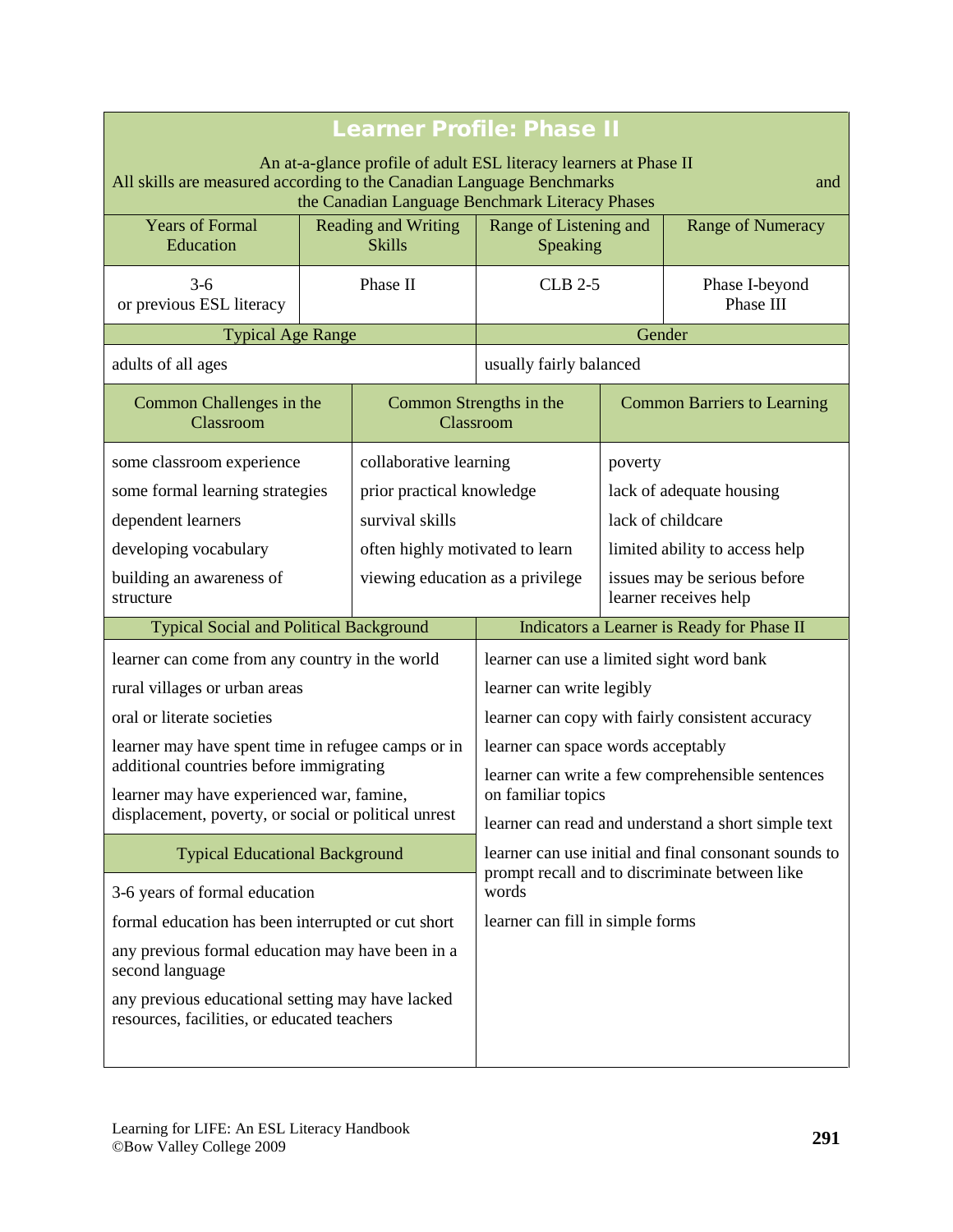# <span id="page-3-0"></span>The CLB Literacy Phases

The Centre for Canadian Language Benchmarks (CCLB) has published two documents that provide a set of outcomes for ESL and ESL literacy learners in Canada. The first document, *Canadian Language Benchmarks 2000: English as a Second Language for Adults*, divides language learning into twelve different levels, called Benchmarks, in four different skill areas: reading, writing, listening, and speaking. This document is NOT intended for use with Learners with Interrupted Formal Education; it assumes a previous formal education, even at the lowest benchmarks. The second CCLB document, *Canadian Language Benchmarks 2000: ESL for Literacy Learners* (the CLB Literacy Document)*,* focuses on ESL literacy and LIFE. It sets outcomes for four different levels, called Phases, in three different skill areas: reading, writing, and numeracy. ESL literacy programs who use this document measure their learners' levels by using the Phases for reading, writing, and literacy, and by using the Benchmarks for listening and speaking. Each Phase can further be broken down into Initial, Developing, and Adequate stages, and it is important to note that the difference among the stages is considerable.

At Bow Valley College, we use the CLB Literacy Document and the literacy Phases in our ESL literacy programs. There are two clear advantages to this document: there has been a considerable amount of material produced by the CCLB to support the Benchmarks and the Phases, and this is a national standard, so learners can more easily "transport" their education from one institution to another or from one province to another. We strongly recommend that any Canadian ESL literacy program look into using the CLB Literacy Document in their program. If you are not familiar with the CLB literacy Phases, Section Three of the handbook can still be useful to you; it provides a thorough introduction to ESL literacy at each of the four Phases, which are equally applicable to learners of different levels no matter what the levels are called (Foundation Phase, Phase I, Phase II, Phase III; Beginner, Intermediate, Upper Intermediate, Advanced; ESL literacy 1,2,3,4, etc.).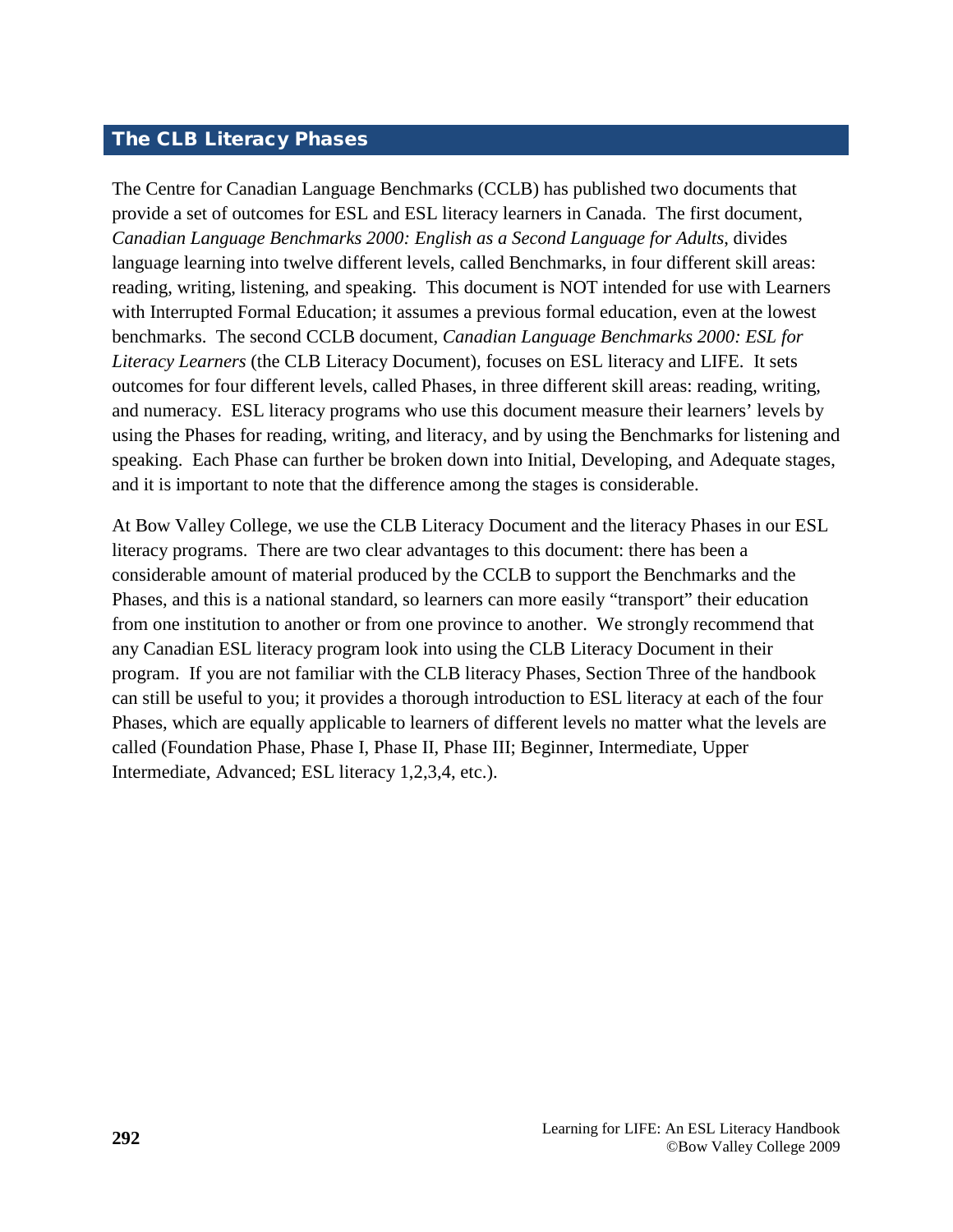# <span id="page-4-0"></span>Introduction: Phase II

Phase II learners have reached the point in their literacy development where they are just beginning to use literacy skills in their everyday lives. They have developed a basic sight word bank of familiar words, a limited ability to decode unfamiliar words, and the ability to copy information. It is important to note that Phase II learners, like all Learners with Interrupted Formal Education, have widely varying backgrounds and will approach and complete tasks differently. Phase II learners generally have had fewer than six years of formal education, although these years are often interrupted and not usually the equivalent of a Canadian elementary school education.

Although Phase II learners are far more independent than Phase I learners, they are still not independent learners. They are capable of writing sentences, but usually only with support and in a safe environment, such as a good classroom. They do not yet use their writing skills independently in their lives. Encourage learners to be independent by scaffolding activities, gradually removing supports as they are no longer necessary and as learners experience success.

Phase II learners are beginning to transfer literacy skills from the classroom to their everyday lives. They are usually aware of print in their environment and note warning and direction signs in expected situations. They cannot yet understand the intended purpose of a letter or notice and will need such a

document explained, but print has meaning for them and they can take note of dates, times, cost, and locations. For example, a learner might not understand that he is about to be evicted, but he will understand that something will happen involving the apartment and one thousand dollars on March  $7<sup>th</sup>$ . Phase II learners generally only write to copy names, addresses, dates, and times. They can write simple sentences but usually do so only in class. As Phase II learners often lack confidence in their skills, they will seek a lot of help to complete any important reading or writing task.

As learners move through the Initial, Developing, and Adequate stages of Phase II, they develop from reading words and sentences to paragraphs and simple stories of personal interest. They begin to understand the meaning and intent of straightforward messages. Learners move from composing basic sentences to the ability to express their ideas in notes and simple paragraphs. They understand the numeracy concepts associated with basic daily tasks involving time, money, and measurement. They become better able to take responsibility for their own learning as they acquire increased literacy skills, confidence, life experience in Canada, learning strategies, and insight into their strengths and weaknesses.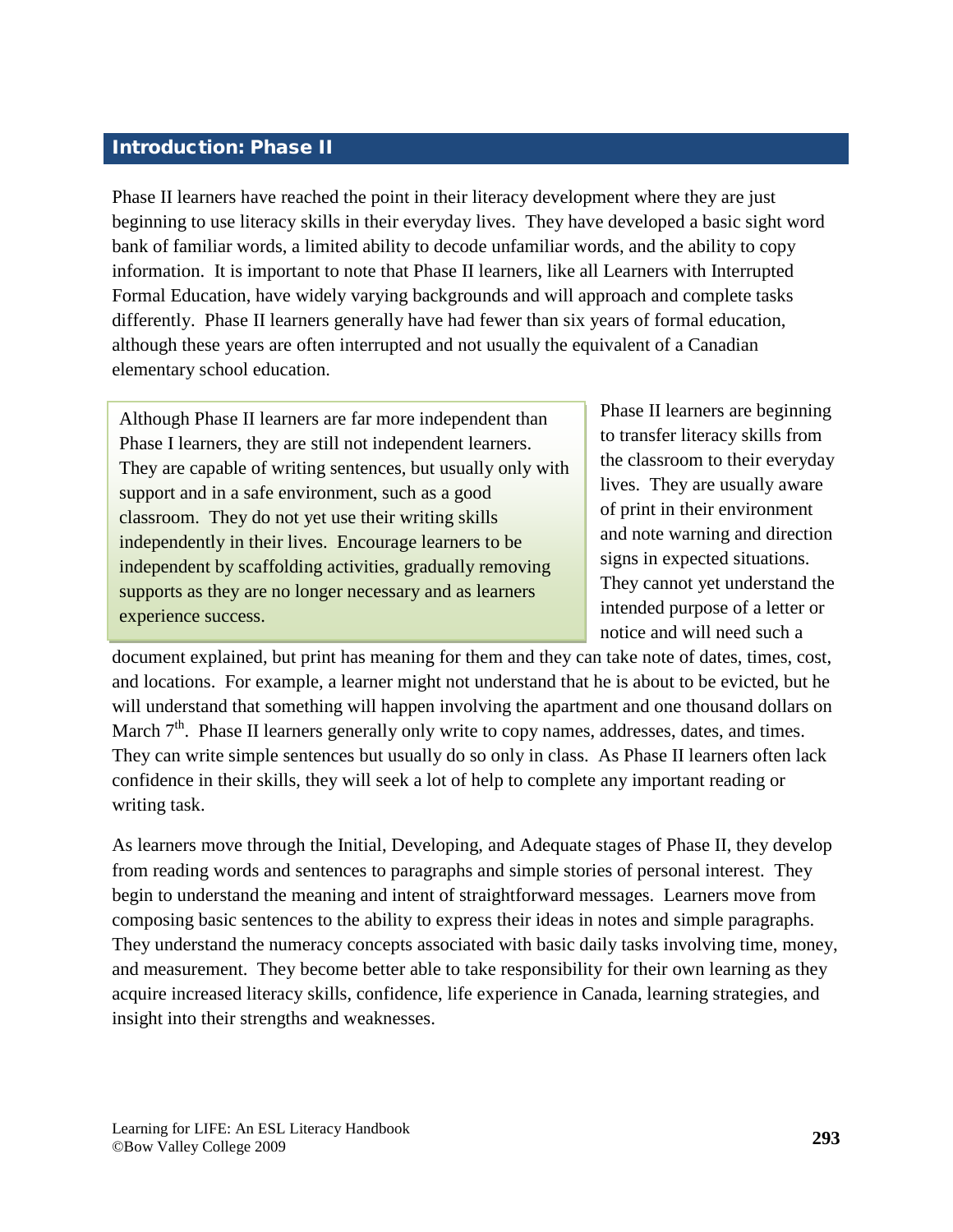# Ali's Story

# *A Phase II learner*

*Ali is a nineteen year old man from rural Pakistan who has been living in Canada for three years. He had four years of education in Pakistan but has minimal literacy in Urdu. What literacy skills he has have been picked up through practical experience working in family businesses both in Pakistan and now in Canada, where he has been working full-time at his cousin's gas station.* 

*Ali's practical experience has given him some ability to read and write, and his three years as a teenager in Canada have taught him a number of strategies for functioning in everyday life. He is a personable young man, he is intelligent, and his interactions with Canadians have generally been very positive. He is motivated to integrate into Canadian culture, is quickly increasing his awareness of the Canadian system, and can use prediction strategies to figure out forms, memos, and notices. He is very good at using the information around him to complete tasks; he knows where to find information and uses his ID to complete forms. Since he speaks at a relatively high level, he uses the patterns of his oral English to compose simple sentences. However, his handwriting is difficult to read, and he still has trouble following lines on a page.*

*Ali has more difficulty with reading than with writing. He has a bank of English sight words but sometimes confuses them. He has difficulty with phonetic word attack strategies and lacks an understanding of sound-letter correspondence, which make it very challenging for him to decode new words or spell.*

*In terms of numeracy, Ali is more advanced than many of his classmates. His experience in the gas station has improved his basic arithmetic skills and his interest in music and pop culture has motivated him to learn to use a computer to a basic extent. One of Ali's greatest strengths is his awareness of his weaknesses and willingness to work to improve them. He learns from his mistakes and takes responsibility for his own learning.*

*Ali usually performs well on Phase II tasks. His practical knowledge and good prediction strategies compensate for his weaker reading and writing skills. He is young and intelligent and will make progress at higher levels as long as he stays motivated and willing to work. He must improve his sight word bank, his word attack strategies, and his spelling.*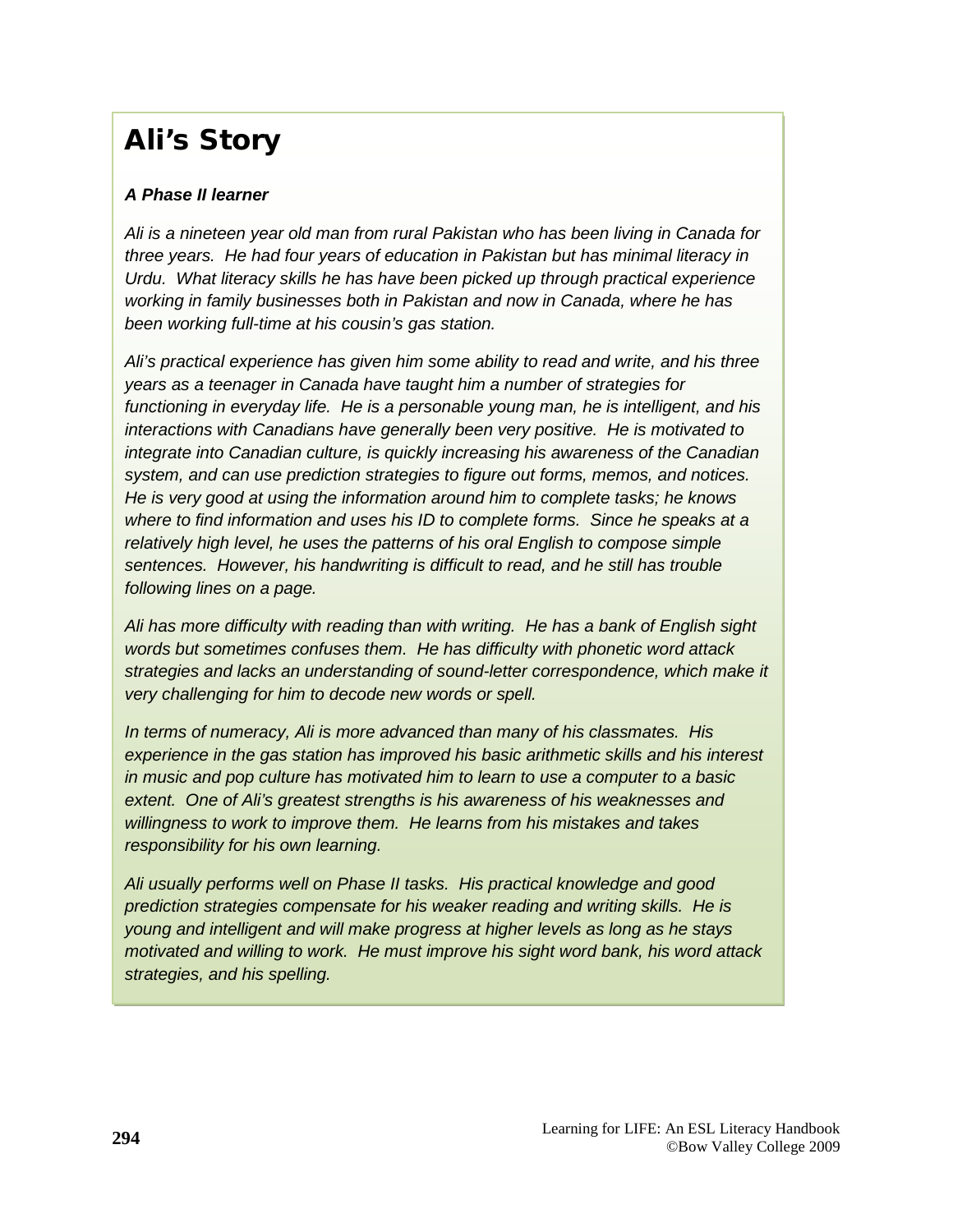#### <span id="page-6-0"></span>When is a Learner Ready for Phase II?

Learners entering Phase II can have diverse skills and strategies, but they must have similar levels of proficiency in reading and writing tasks. Some basic strategies and life skills must be in

place as well. Generally speaking, learners ready to enter Phase II can use pictures and formatting to help understand a text, have a limited sight word bank, and can decode to the extent that they can use initial and final letters to help guess a word. They also have legible handwriting, space words acceptably, copy information fairly accurately, and can begin to write simple sentences.

While the literacy Phases do not specifically discuss speaking and listening skills, it is important to note that learners must increase their abilities in oral English as they develop their literacy skills in order to increase their vocabulary and sense of structure. Most learners in Phase II are at CLB 2-5 in listening and speaking.

For any homogeneity in numeracy, learners would have to be regrouped. Learners' numeracy skills often don't correspond to their level of literacy. However, a learner ready to enter Phase II in numeracy can count to one hundred, can add and

*Aziza is a single mother from Ethiopia. She came to Canada four years ago with her husband and her three young children, but the marriage has since broken up, and she is now raising her children alone. Aziza is a feisty survivor. She has figured out how to navigate the Canadian system; she has learned about school, funding, housing, and medical care. She combines what she knows about the system with prediction strategies to figure out forms, memos, and notices. However, she has a limited sight word bank and often confuses the words she knows. She is slowly developing phonetic word attack strategies, but her performance is quite inconsistent and stress frequently interferes with her learning. This leads to a tendency to guess rather than rely on her skills and strategies when reading.*

subtract using manipulatives such as poker chips, can tell digital time, and can identify coins and bills and use the appropriate coins to make up money amounts.

#### Phase II Outcomes

Outcomes describe what learners will be able to do when they complete a unit, level, or program. The CLB Literacy Document provides a list of outcomes for each Phase, as well as conditions for these outcomes. When working with these outcomes, or basing classroom outcomes on the CLB Literacy Document, it is essential to recognize the conditions as well. The conditions describe in what circumstances a learner will be able to complete an outcome and are just as critical as the outcomes themselves. Conditions may state, for example, how much support is allowed and required from the instructor, how long a reading text should be, or how relevant and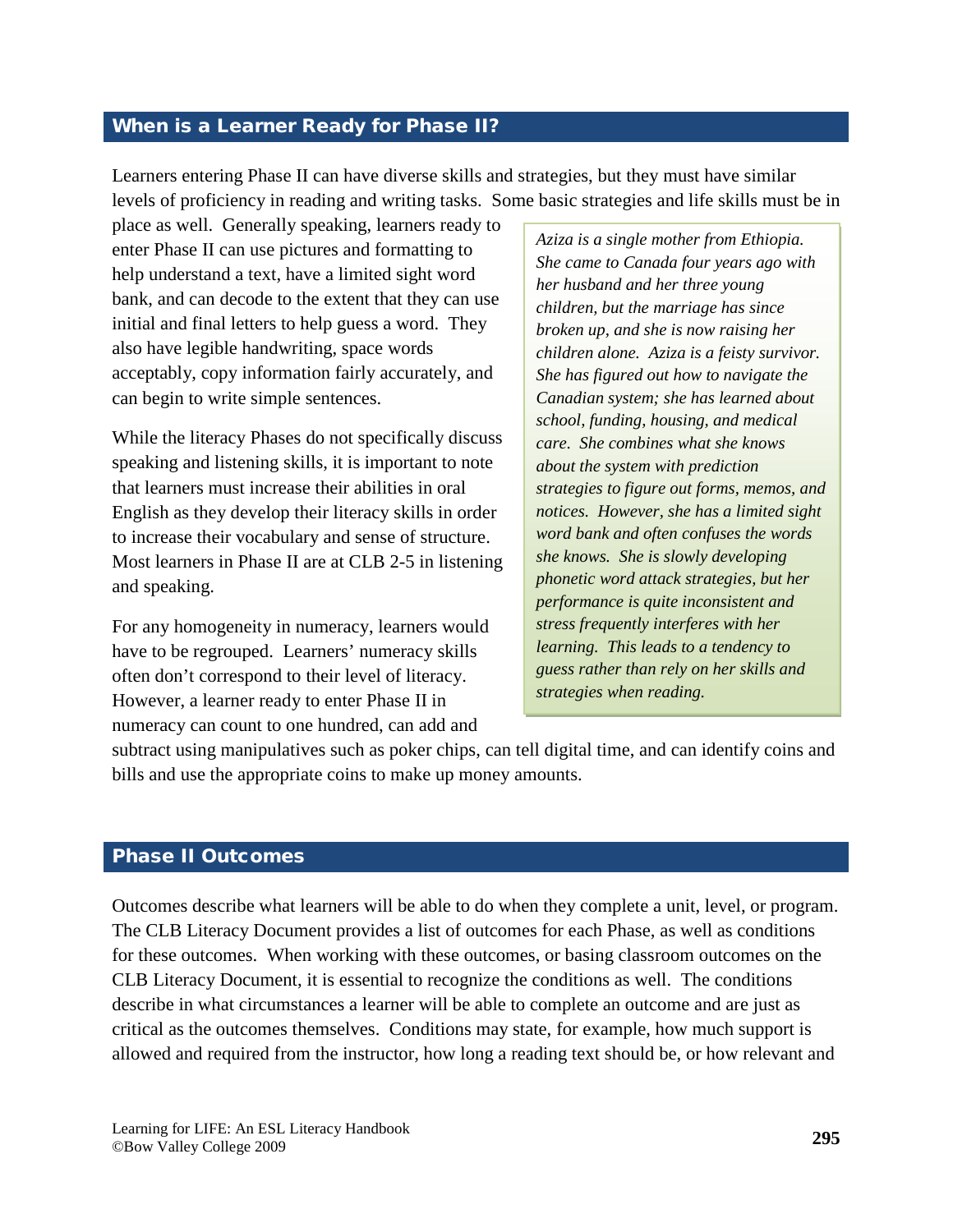familiar a topic should be for writing. At all literacy Phases, conditions ask for considerable instructor support and familiar circumstances for all reading and writing tasks.

*Husain is a young man from Darfur who has had eight years of education, which is more than the other learners in his class. However, Husain's schooling was in a very traditional system which encouraged memorization and acceptance of truth and did not challenge learners to predict, problesolve, and apply classroom learning to practical everyday situations. Husain has great difficulty with making mistakes; he does not recognize mistakes as inevitable – and even beneficial – in the learning process, and acts as if his mistakes are shaming. This severely limits his ability to take risks or to attempt tasks independently. Husain's instructor works with him to develop problem-solving skills and learning strategies in addition to increasing his skills in reading and writing. Over the semester, he finds that he is willing to take greater risks with his learning, and with these risks come experiences with success. His confidence grows and Husain does well in his Phase II class.*

Learners acquire the basic mechanics of literacy throughout Phase II. They move from reading and writing simple sentences to reading and writing simple paragraphs. By the end of Phase II Adequate, learners can understand a simple text and are able to look up individual pieces of information. They can complete short practical writing tasks and spell basic vocabulary on their own with fairly consistent accuracy. Basic numeracy concepts for time, money, and measurement are in place and simple learning strategies are part of the learners' learning style. They can deal with some abstract concepts and have learned some basic abstract vocabulary. As well, their daily lives are sufficiently wellordered so that absences, punctuality, and daycare crises usually don't interfere with school.

The CLB Literacy Document sets outcomes in

three areas: reading, writing (including reading and writing strategies), and numeracy. Depending on the program, instructors may choose to set outcomes in other areas as well, including learning strategies, vocabulary, and life skills. In the following chart, there are examples of outcomes in each of these areas. There are hundreds of possible outcomes to set in a program; this chart provides samples to give an idea of what outcomes look like at this level. For more information on setting outcomes, please see Chapter Three.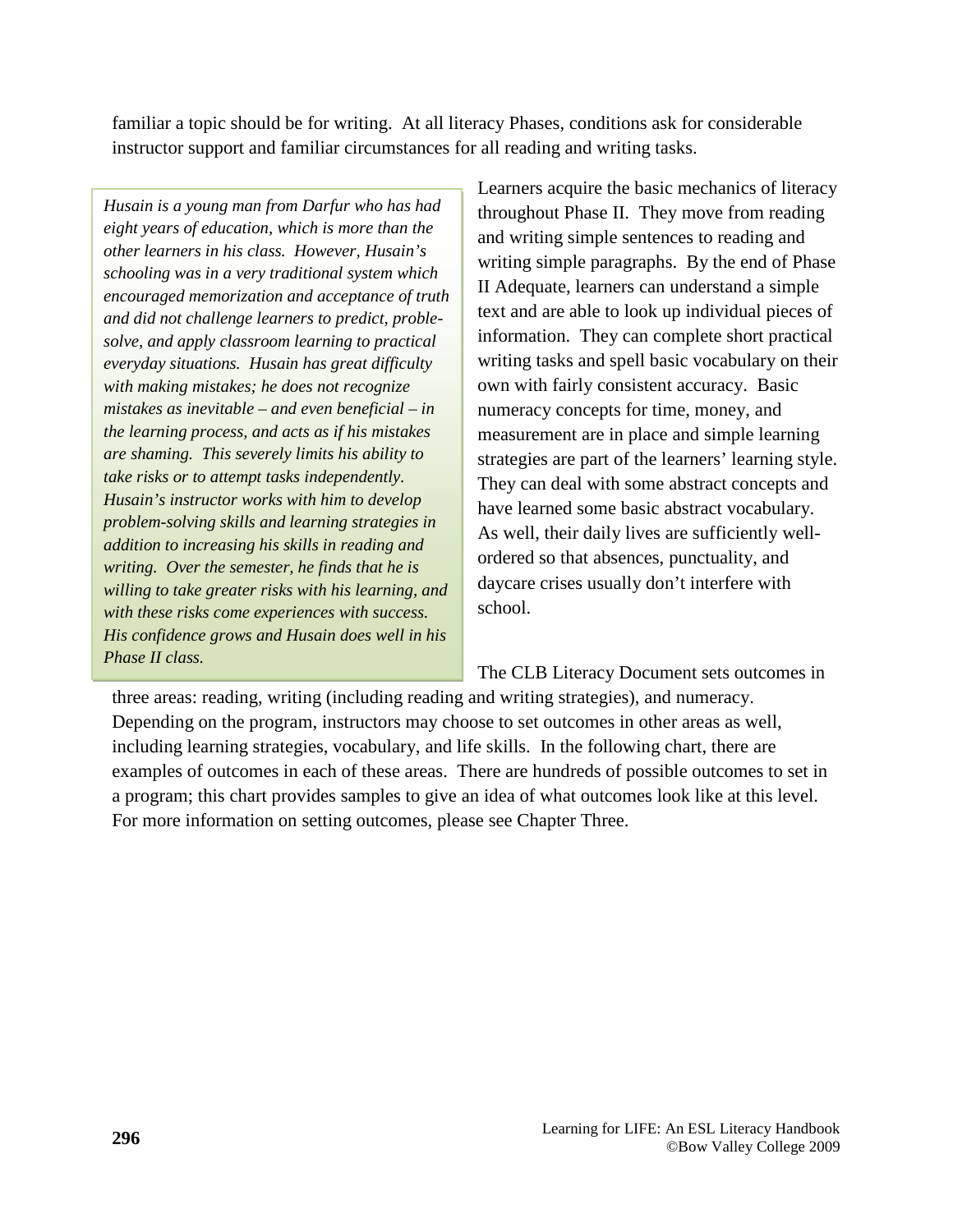| <b>Sample Outcomes for Phase II</b>                                                                                                                                                                                                                                                                                                                |                                                                                                                                                                                                                                                                                                                                                                                                |                                                                                                                                                                                                                                                                                                 |                                                                                                                                                                                                                                                                                                                                                                                                       |
|----------------------------------------------------------------------------------------------------------------------------------------------------------------------------------------------------------------------------------------------------------------------------------------------------------------------------------------------------|------------------------------------------------------------------------------------------------------------------------------------------------------------------------------------------------------------------------------------------------------------------------------------------------------------------------------------------------------------------------------------------------|-------------------------------------------------------------------------------------------------------------------------------------------------------------------------------------------------------------------------------------------------------------------------------------------------|-------------------------------------------------------------------------------------------------------------------------------------------------------------------------------------------------------------------------------------------------------------------------------------------------------------------------------------------------------------------------------------------------------|
| <b>Reading</b>                                                                                                                                                                                                                                                                                                                                     | <b>Writing</b>                                                                                                                                                                                                                                                                                                                                                                                 | <b>Vocabulary</b>                                                                                                                                                                                                                                                                               | <b>Numeracy</b>                                                                                                                                                                                                                                                                                                                                                                                       |
| • read a simple map<br>and identify<br>directions<br>• find and understand<br>information on<br>simple charts, ads,<br>and directories<br>• read a short, simple<br>paragraph and<br>identify main idea<br>and some supporting<br>details                                                                                                          | • use phonics to<br>improve spelling<br>• accurately copy<br>information from<br>simple charts, ads,<br>and directories<br>• convey a message<br>such as a note of<br>congratulations,<br>thanks, excuse, or<br>request<br>• fill in charts and<br>simple forms<br>• write several simple<br>sentences on a<br>highly familiar<br>topic                                                        | • recognize and use<br>adverbs of<br>frequency<br>• recognize and use<br>time references for<br>sequencing<br>• recognize and use<br>some abstract<br>words, such as<br>descriptive words<br>• recognize and use<br>partitives with count<br>and non-count<br>nouns, such as "a<br>jug of milk" | • identify place value<br>in double digit<br>numbers<br>• add and subtract<br>double-digit numbers<br>• use a simple<br>calculator<br>• measure weight,<br>height, length, width,<br>and temperature<br>• use digital and<br>analogue time<br>• estimate time for<br>daily tasks and cost<br>of monthly expenses                                                                                      |
| <b>Reading Strategy</b>                                                                                                                                                                                                                                                                                                                            | <b>Writing Strategy</b>                                                                                                                                                                                                                                                                                                                                                                        | <b>Learning Strategy</b>                                                                                                                                                                                                                                                                        | <b>Life Skills</b>                                                                                                                                                                                                                                                                                                                                                                                    |
| • use phonics to<br>discriminate between<br>sight words and<br>predict the sound of<br>new words in a text<br>• use familiar format to<br>understand a text<br>• use word families<br>and rhyming words<br>to predict the sound<br>of unfamiliar words<br>• identify what is new<br>in a text<br>use categories to<br>understand a simple<br>chart | • refer to word banks<br>and spelling lists to<br>spell unfamiliar<br>words<br>• refer to<br>identification and<br>documentation to<br>fill in forms<br>• use writing models<br>to write a text,<br>changing necessary<br>words and phrases<br>• look up new words<br>in a picture<br>dictionary or simple<br>dictionary<br>• revise a text<br>according to the<br>instructor's<br>corrections | • ask for help when<br>needed<br>• use patterns to<br>understand sentence<br>structure<br>• take risks in<br>learning                                                                                                                                                                           | • be aware of and read<br>most posted notices<br>in the community to<br>avoid serious<br>consequences<br>• follow a schedule<br>and make<br>appropriate<br>arrangements when it<br>is necessary to<br>deviate from the<br>schedule<br>• anticipate problems<br>in finances, daycare,<br>and transportation,<br>and plan ahead<br>• access help agencies,<br>legal advice, and<br>health professionals |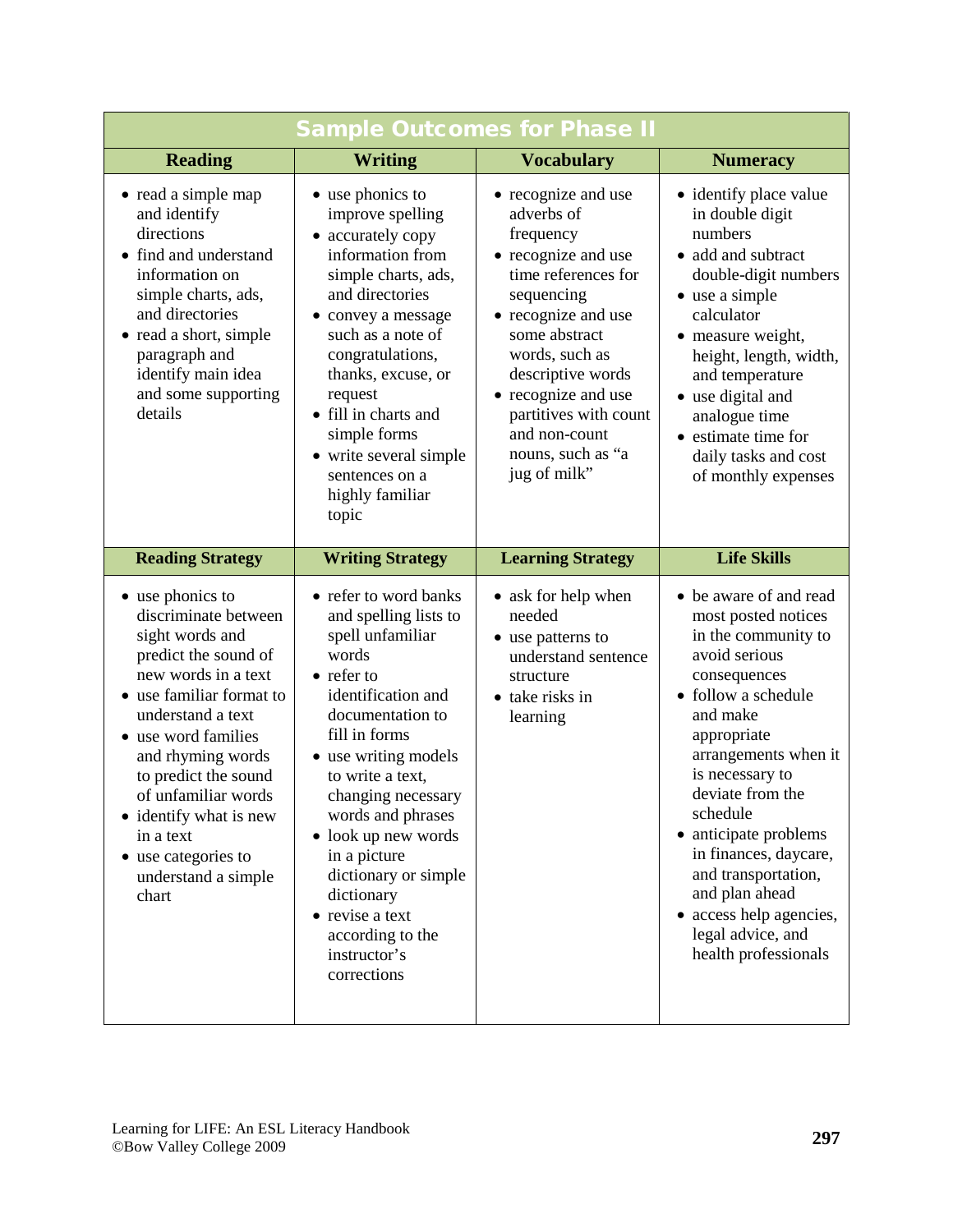## <span id="page-9-0"></span>Approaches and Activities for Phase II

Although Phase II learners generally have neither a western education nor a particularly linear approach to learning, they do have an exceptional learning and cognitive capacity. Many have lived through difficult situations, such as war, genocide, famine, violence, or oppression; many others have experienced or witnessed traumatic events; all have negotiated the immigration/refugee process, moved to another country (often by way of a third or even fourth country), found housing, found schools for their children, and found their way to an ESL literacy classroom. A significant portion of Phase II learners speak three or more languages and many have a variety of practical skills. Nearly all Phase II learners have learned to be flexible and adapt to shifting situations and a lack of control over major forces in their lives. Their learning styles may not fit traditional western concepts, but

that makes them no less significant.

A Phase II ESL instructor should act as a guide, bridging the learners from their traditional style of learning to the kinds of approaches favoured in the western educational system. Phase II learners often have prior learning experiences that were collaborative, oral, practical, and hands-on. Approaches that work well with these learners encourage them to work together and help each other. Language should be used orally before it is committed to paper; similarly, learners should become familiar with sentence structure orally before any attempt is made to teach a set of grammar rules. Perhaps the most important approach is to make tasks immediately relevant to the learners' daily lives. This shows the learners the importance of literacy development and motivates them to learn.

*Fareiba, a young woman from Afghanistan, began literacy classes in Canada at square one, with almost no ability to speak or write English. She has made more progress in reading and writing than in listening and speaking, since she has been willing to work very hard on literacy tasks, but she has been reluctant to communicate in English and is very shy about speaking with native speakers. At this point, it is her lack of oral skills that is holding her back. Fareiba performs well on Phase II level tasks when the vocabulary is within her sight word bank. Her excellent work habits will bring success at higher levels if she opens up to Canadian experience and improves her English communication skills.*

There are a number of effective approaches and activities at Phase II:

**Begin with Speaking:** A lot of oral interaction before reading and writing activities plays to the learners' oral strengths. ESL literacy learners are learning to read, not reading to learn. Go over new vocabulary orally before introducing it in writing. Approach all new structures orally before trying them on paper.

**Group Work:** Group work gives appropriate opportunities for peer tutoring. These partnerships can be between two learners with similar skill levels, so that they are collaborating together to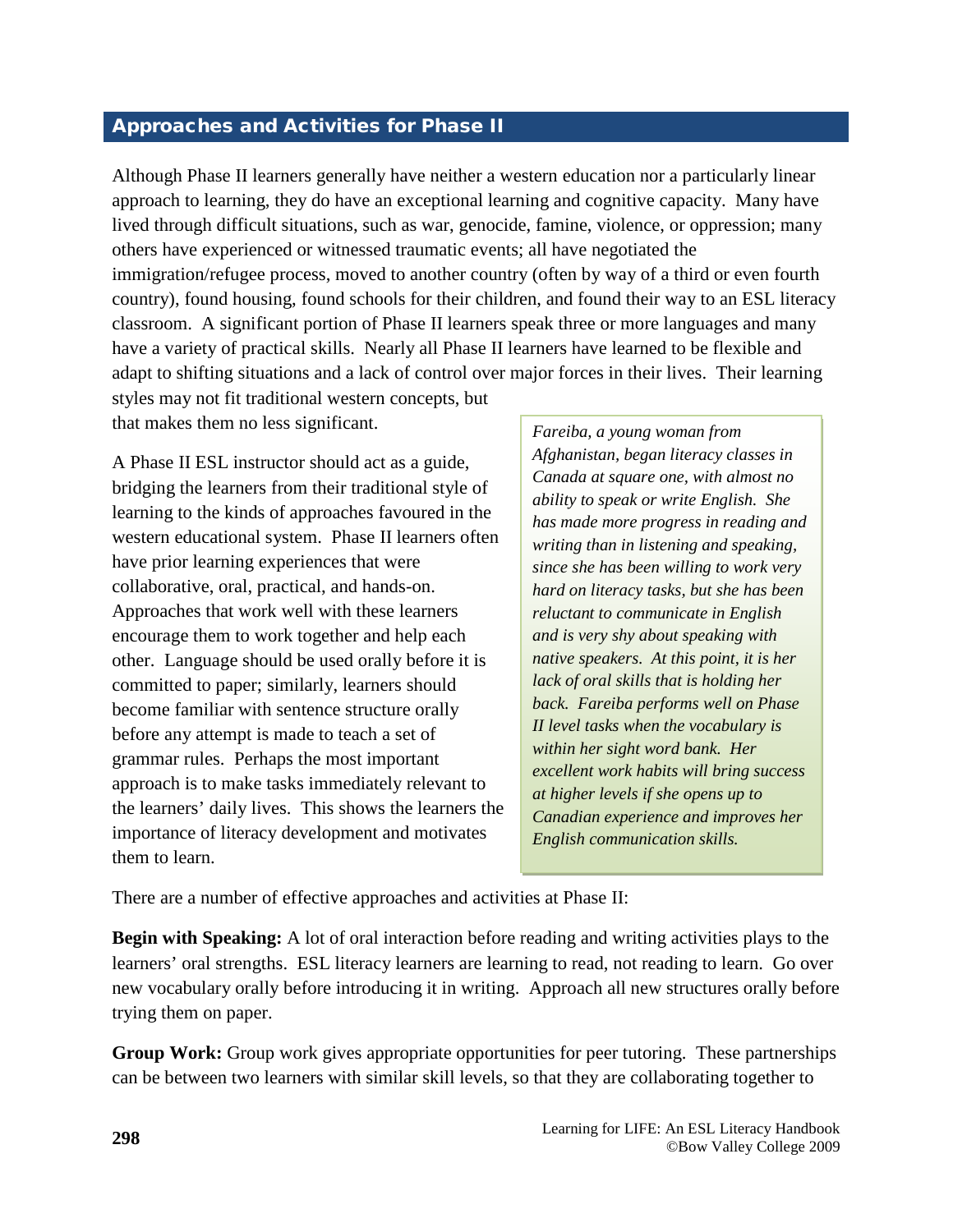complete a task, or with learners of different skill levels. In this situation, the learner with the lower skill level benefits from peer tutoring, while the learner with the higher skill level has the opportunity to learn through teaching. It is important for an instructor to recognize that many Phase II learners are used to collaborative approaches to work, and will not necessarily know when this is considered inappropriate in a classroom setting; for example, during tests or assessments. Make it clear to learners when they are supposed to work entirely independently, for instance during assessment.

**Use Flashcards to Reinforce Categorization:** Help learners continue to develop abstract concepts of categories by categorizing flashcards in flashcard pocket charts. Using flashcards to

teach other concepts is often more effective than having learners write, as Phase II learners will find writing difficult enough on its own. Removing the challenges of writing allows learners to focus on learning the abstract idea.

**Use Flashcards to Teach Grammar:** Manipulating flashcards to order scrambled sentences allows learners to follow oral patterns concretely and prepare to develop abstract concepts of structure. When learners use flashcards to create sentences, there is little risk of failure, since any early attempt can easily be completely obliterated. Flashcards also ensure that all the elements of a structure are included, such as auxiliary verbs. Learners often drop auxiliary verbs in written



English because they are unstressed and difficult to hear in spoken English; flashcards draw attention to all elements of a sentence.

*Husain does not like to take risks when he is writing; he also has a tendency to skip unstressed words, such as auxiliary verbs, articles, and prepositions. His instructor gives him all the words for a sentence on individual cards; he must put these words in order before copying them into his notebook. He likes this activity because he can "erase" any early attempts simply by reshuffling the cards, leaving no trace of a mistake. His instructor likes this activity because Husain includes all the elements of a sentence.*

**Create Jigsaw Activities:** Ordering sentences and segments of stories allows learners to organize paragraphs concretely and prepare to develop abstract concepts of structure. Learners should have the opportunity to arrange pre-written sentences or sections of a story before being expected to write sentences of their own in a logical order. Ordering sentences also helps with sequencing and linear progression, which are often used in written English.

**Play Games:** Games give instructors opportunities to guide learners through taking turns and following rules. Games also set up interactive situations; this is beneficial, since many learners in literacy classes have trouble dealing with the hypothetical and have great difficulty with roleplay.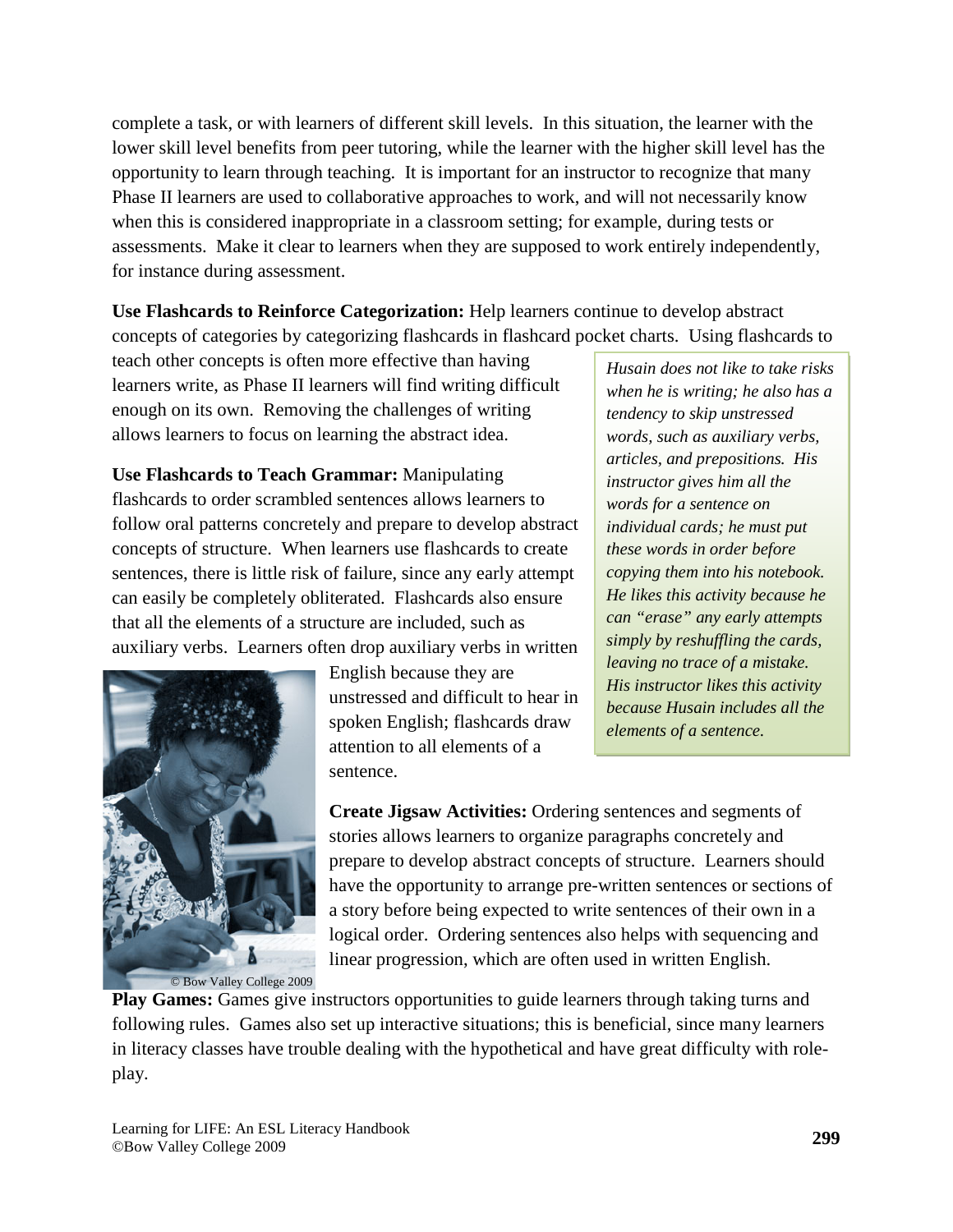**Practice Prediction as a Class:** Have class discussions about predicting story lines from pictures, titles, and a quick scan of vocabulary. Routinely have learners make predictions about

*Aziza finds writing challenging. She can use the patterns of her oral English to compose simple sentences. She also knows where to find information, but she doesn't always copy it accurately. She gets distracted easily in class, which interrupts her ability to write. Aziza's instructor finds that explicitly teaching Aziza strategies such as prediction helps not only with her reading but also with her writing. Deliberately using these strategies helps Aziza stay focused and on track; she doesn't get as easily distracted because she has a process to follow.*

a text or activity. When they make a prediction, draw attention to this strategy by asking them how they know. When reading a new text, have a look at the title, format, or any pictures; this will help activate prior knowledge of the format or the content, and teach learners to make predictions whenever they read. During reading, check predictions and make new predictions.

**Use Relevant Reading Material:** Reading material should be relevant to the learners' lives and have familiar contexts. This is a question both of fairness and of motivation. Phase II learners, and indeed all LIFE, cannot be expected to understand a text outside of their experiences.

Learners, and especially adult learners, learn best when they can see the relevance of what they are learning. Use relevant material and content as a hook to teach necessary skills and strategies.

**Have Learners Read to Each Other:** Reading aloud is an excellent skill to build (and quite different from silent reading). It is a chance in particular to practice pronunciation, which is very closely tied to phonological sense; rhythm and stress; and chunking, the process of reading in meaningful phrases rather then one word at a time. The teacher can also read aloud to the learners, which models fluent reading and speaking.

**Use Interviews:** Have learners interview each other so that recording information is collaborative and social. This also builds from the learners' strengths, listening and speaking, and allows them to work collaboratively on the skills they find more difficult, such as writing and organizing information.

**Keep Journals:** Have learners keep journals to encourage writing as a method of self expression and to give them time to practice writing.

**Sing Songs:** The rhythm emphasizes the oral pattern of the lyrics and helps with awareness of English sentence structure. Songs are an excellent way of activating memory.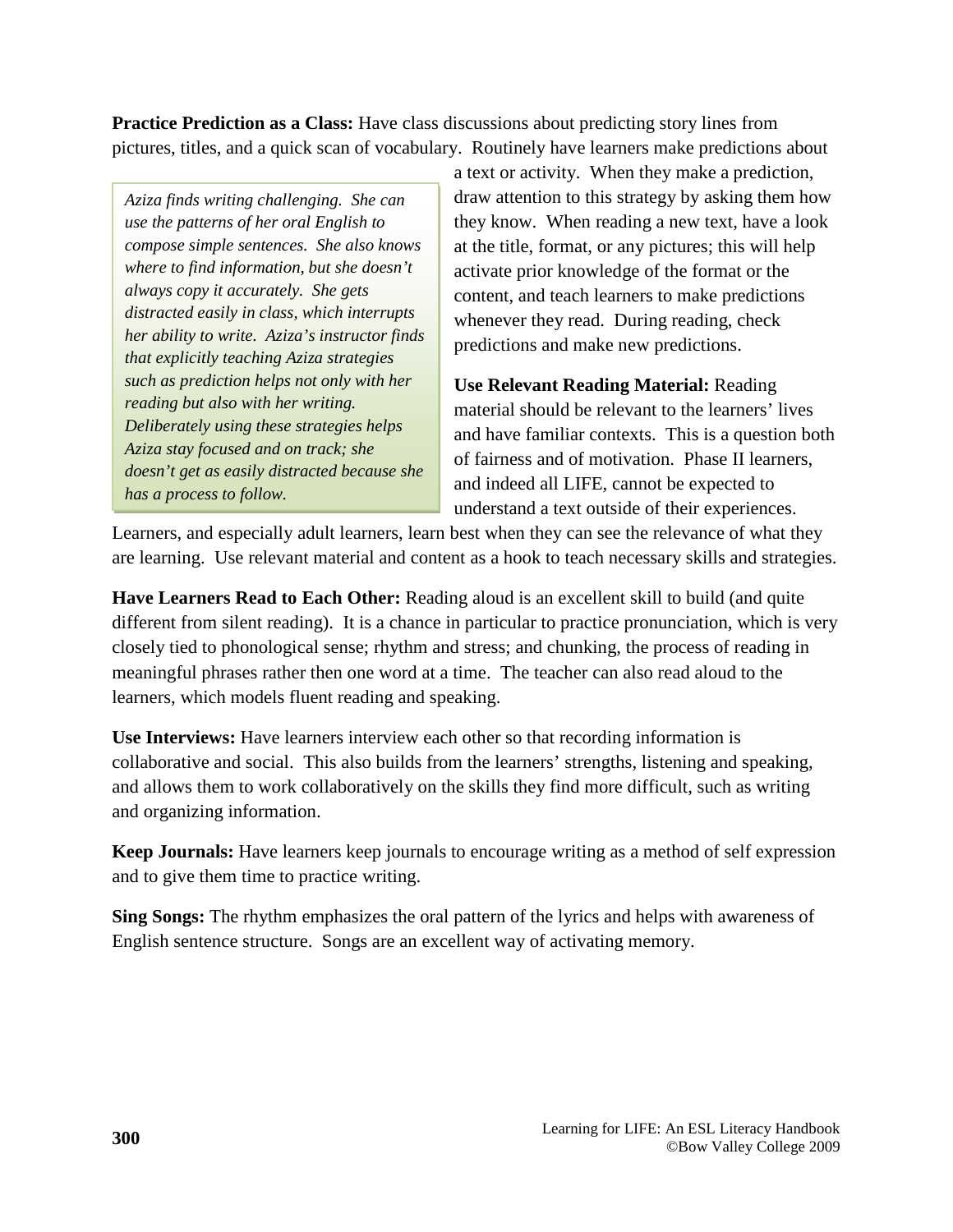## <span id="page-12-0"></span>Materials for Phase II

Learners at Phase II are better able to handle traditional, commercially-available materials than Foundation Phase and Phase I learners; however, materials should still conform to good practices for ESL literacy regarding font, font size, white space, images, and the level of the vocabulary and the language structures used. Texts based on pattern practice are not the best choice because Phase II learners have limited ability to apply abstract patterns.

Phase II learners are better able to deal with a standard font size (such as 11 or 12 point) and

fonts with serifs (such as Times New Roman or Calibri). It is still very important to pay attention to the amount of white space on the page – pages should be simply laid out and easy to read rather than "cluttered" – and to the images chosen. Photographs are generally easier for LIFE to handle than drawings, although it is also important to build learners' visual comprehension so that they can "read" drawings as well.

The key features of effective Phase II materials are the vocabulary and the structures used. Phase II learners, although better able to decode and in possession of a larger sight word bank than Foundation Phase and Phase I learners, are still in the process of learning to read. All words they

Phase II learners are capable of reading standard fonts (with serifs) at standard sizes (11 or 12 pt.), but materials for this Phase should still include clear visuals and lots of white space. Expose learners to different formats, but try not to challenge them in too many new ways at once. If the format is new (columns in a newspaper, for example), keep the language simple and slightly below their reading level.

encounter in print should be familiar to them orally. Many Phase II instructors find that they need to create or adapt a large amount of their materials for class. For further information on adapting and creating materials for the ESL literacy classroom, please see Chapter Nine.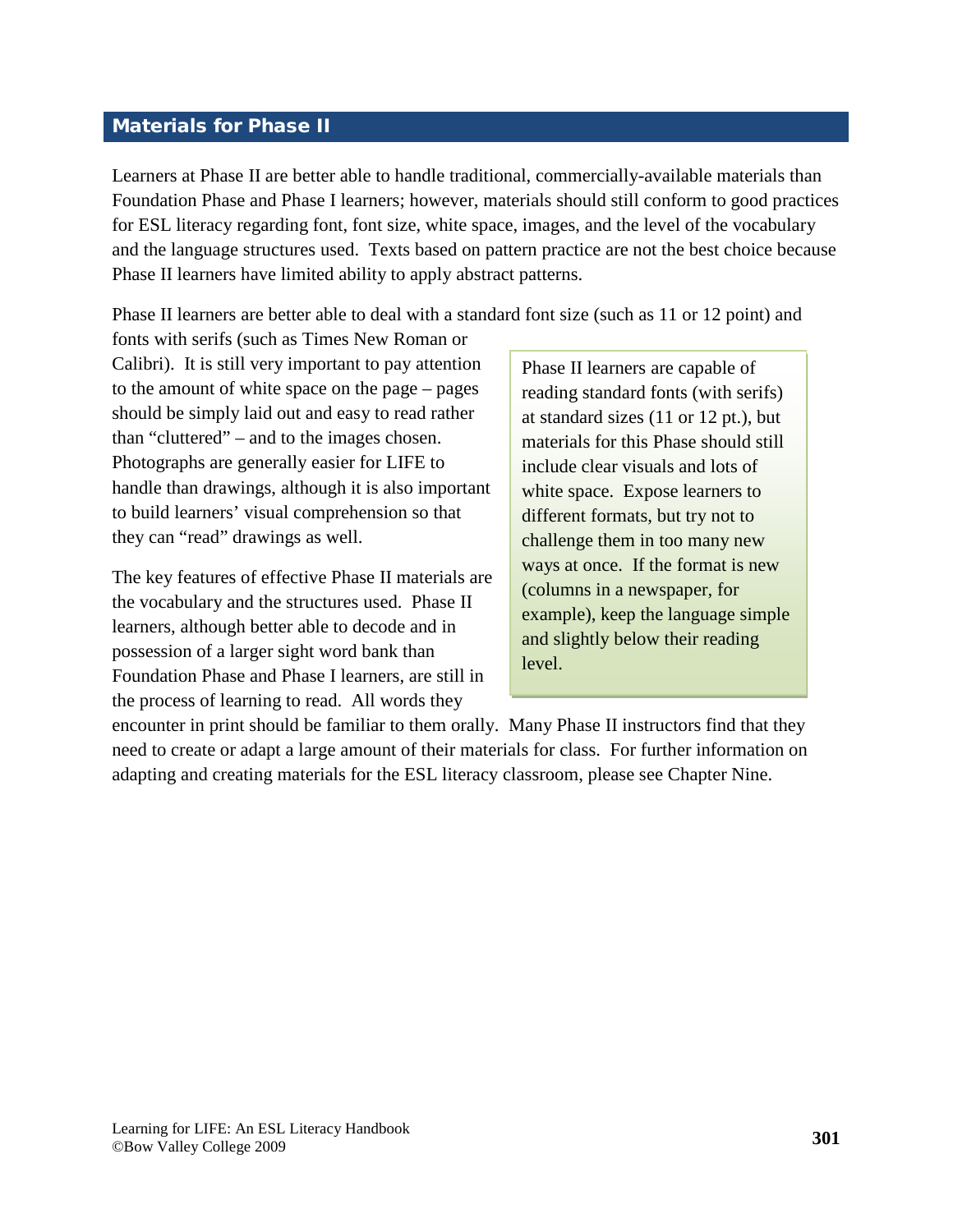Suggested materials:

- flashcards and flashcard pocket charts
- guitar, drums, tambourine, etc.
- instructor-made ads, forms, and notices
- simple crossword puzzles to encourage using clues to figure out an answer, finding errors and changing answers, and accurate copying
- games to set up conversation situations and card games with pairs of pictures similar to *Go Fish* prompt questions
- illustrations for discussion: *A Canadian Conversation Book: English in Everyday Life* (Prentice Hall)
- "spot the difference" pictures to focus on differences and detail: *Look again: Pictures for Language Development and Life Skills* (Alta)
- texts with short stories with a lot of human interest: *People Express* (Oxford UP); *Picture Stories*: *Language and Literacy Activities for Beginners* (Longman); *More Picture Stories: Language and Problem-Posing Activities for Beginners* (Longman); *All New Very Easy True Stories* (Longman); *Easy True Stories* (Longman); *More True Stories* (Longman); *Amazing Canadian Newspaper Stories* (Prentice Hall)
- workbooks, which encourage independent work, although it is difficult to find ideal workbooks for this level. *Expressways: Activity Workbook 1 and 2* (Longman) are possible choices.

See the following pages for examples of materials suitable for Phase II. These materials are available in "clean" copies for photocopying in the back of the handbook. Please feel free to adapt these materials to suit the needs of a particular group of learners. They are examples only and can be changed depending on level, theme, or program outcome.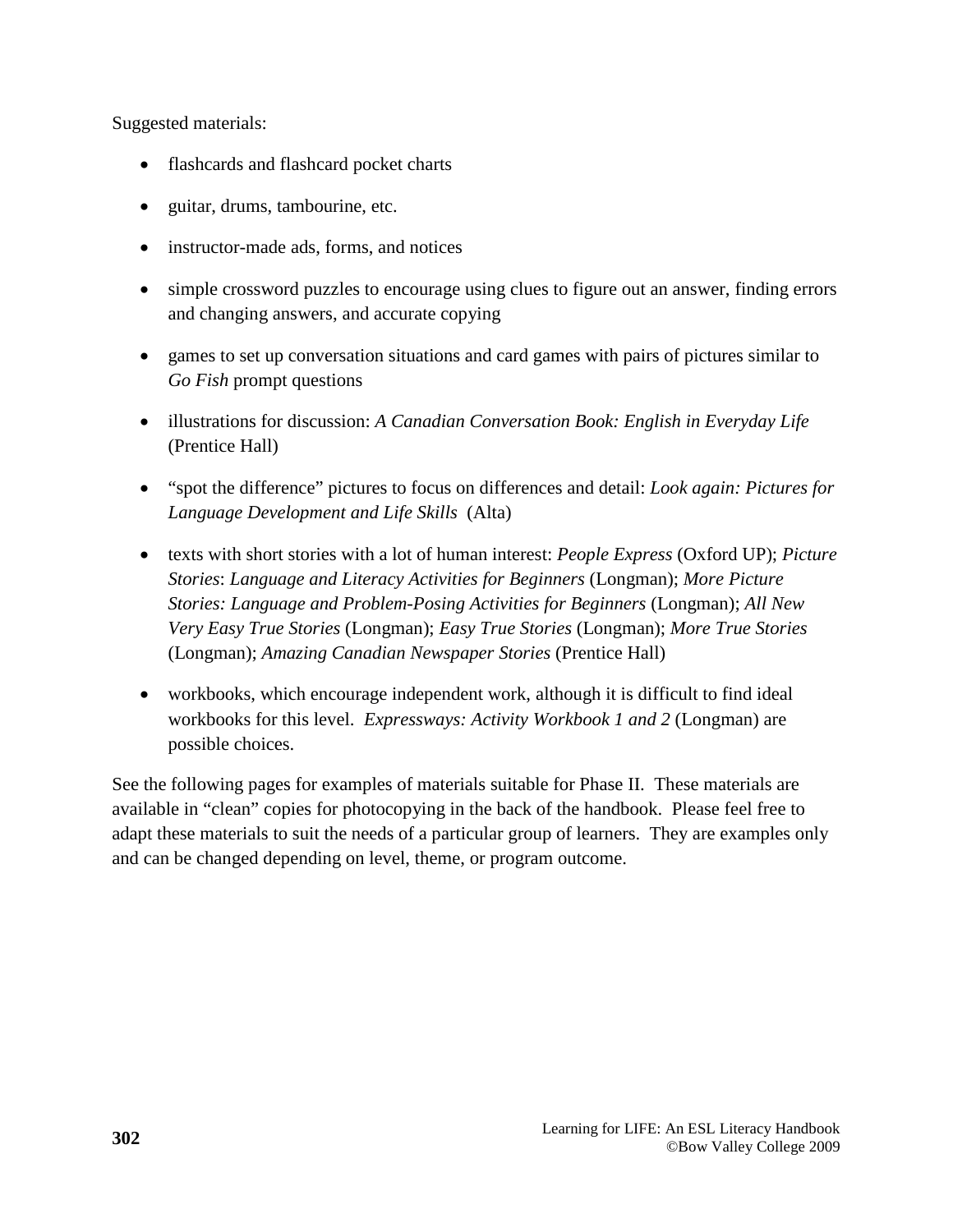| <b>Practice: Icebreakers</b>  | <b>Phase II</b>                                               | <b>ESL Literacy Toolbox</b>                  |
|-------------------------------|---------------------------------------------------------------|----------------------------------------------|
| All About Me                  |                                                               | <b>Tips for Use</b>                          |
| Name:                         |                                                               | Can be modified for all<br>themes and levels |
| 1. A hobby:                   |                                                               | Provides vocabulary and<br>spelling practice |
| 2. A favourite restaurant:    |                                                               |                                              |
| 3. Something I'm good at:     |                                                               |                                              |
| 4. Something I'm not good at: |                                                               |                                              |
| 5. Where I grew up:           | <u> 1989 - Johann Barbara, martxa al III-lea (h. 1989).</u>   |                                              |
| 6. A favourite colour:        |                                                               |                                              |
| 7. A favourite movie/song:    | <u> 1989 - Jan James James Barbara, politik eta idazlea (</u> |                                              |
| 8. Something in my house:     |                                                               |                                              |
| 9. A place I want to visit:   |                                                               |                                              |
| 10. My favourite food:        |                                                               |                                              |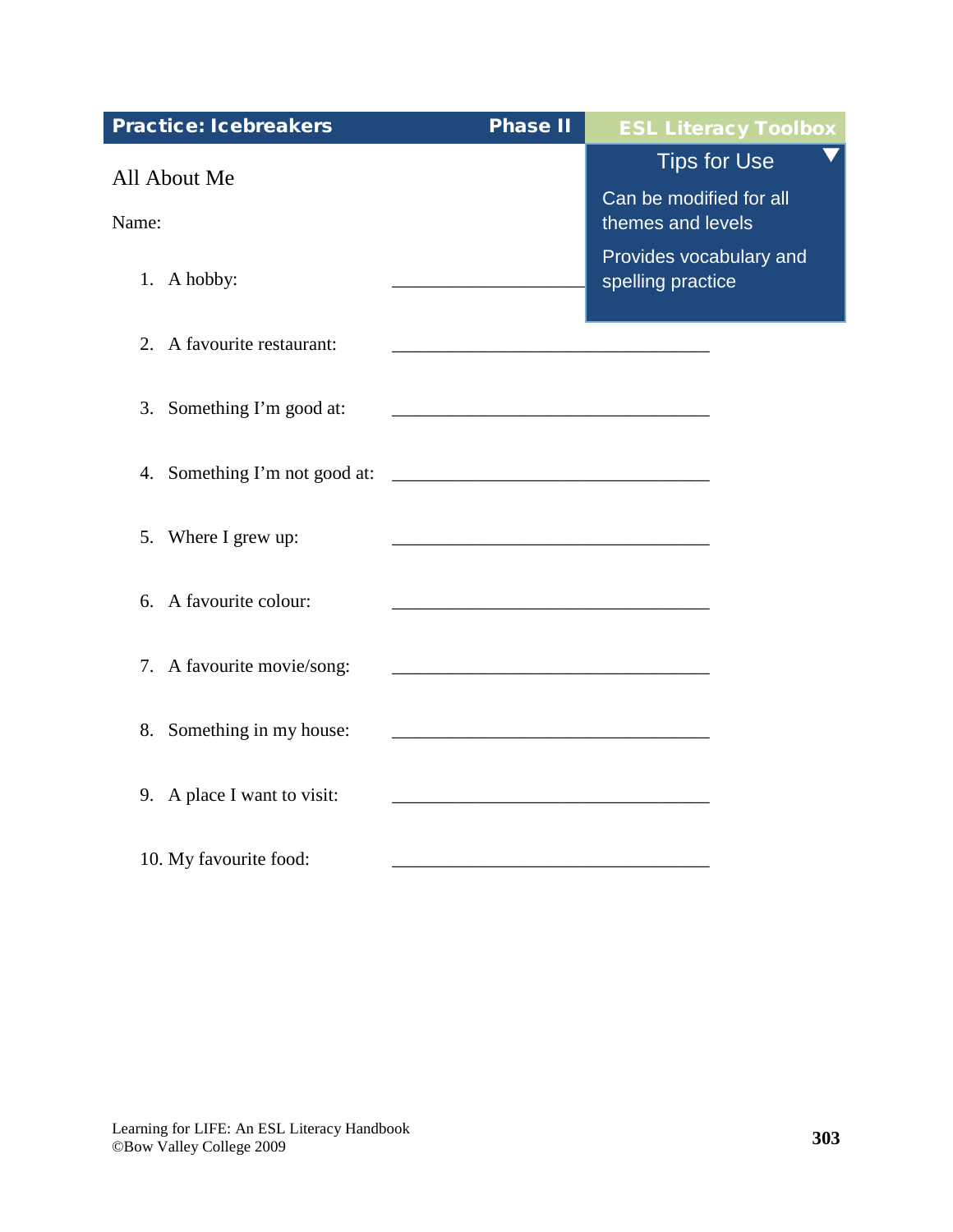| <b>Practice: Reading</b>                                         | <b>Phase II</b>              | <b>ESL Literacy Toolbox</b> |
|------------------------------------------------------------------|------------------------------|-----------------------------|
|                                                                  |                              | <b>Tips for Use</b>         |
| Reading a Grocery Receipt                                        |                              | Exposes learners to a       |
|                                                                  | <b>Bob's Supermarket</b>     | different format            |
|                                                                  | 1220-16 Ave. NW, Calgary, AB | Uses practical vocabulary   |
| Mar. 15, 2007                                                    |                              | to teach numeracy           |
| 1 liquid honey                                                   | 5.29                         | Focuses on attention to     |
| 2 mangos                                                         | 3.50                         | detail and careful reading  |
| 1 tomatoes (carton)                                              | 6.99                         |                             |
| 1 toilet tissue (8 rolls)                                        | 7.95                         |                             |
| 4 orange juice                                                   | 12.70                        |                             |
| Special 2/6.35                                                   |                              |                             |
| 1 green onion                                                    | .63                          |                             |
| Special 2/1.25                                                   |                              |                             |
| 5 apples                                                         | 1.42                         |                             |
| @1.29/lb.                                                        |                              |                             |
| 1 dozen eggs                                                     | 3.19                         |                             |
|                                                                  |                              |                             |
| Subtotal                                                         | 41.67                        |                             |
| GST 6%                                                           | 1.12                         |                             |
| Total                                                            | 42.79                        |                             |
| Cash                                                             | 50.00                        |                             |
| Change                                                           | 7.21                         |                             |
|                                                                  | Thank You                    |                             |
|                                                                  | Please Come Again            |                             |
| Read the cash register receipt. Write short answer to questions. |                              |                             |
| 1. What date was this receipt for?                               |                              |                             |
| 2. Is this store in the SE?                                      |                              |                             |
| 3. Who was the cashier?                                          |                              |                             |
| 4. How much is it for one mango?                                 |                              |                             |
| 5. How much would 2 bunches of                                   |                              |                             |
| green onions cost?                                               |                              |                             |
| 6. How much are apples per lb?                                   |                              |                             |
| 7. What is the subtotal?                                         |                              |                             |
| <b>Practice: Reading</b>                                         | <b>Phase II</b>              | <b>ESL Literacy Toolbox</b> |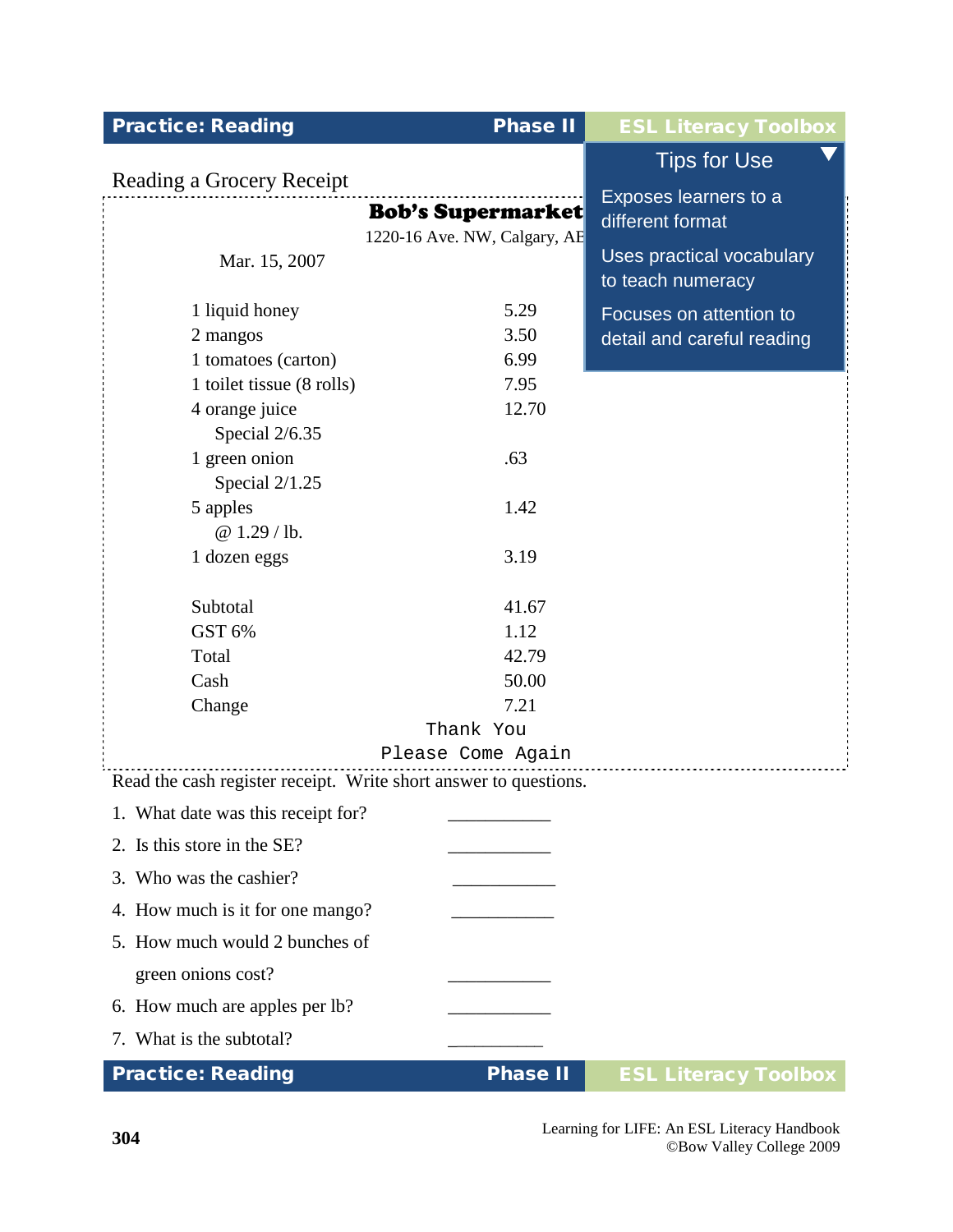

- 1. Circle **Thursday** on the list.
- 2. Write the word **happy** on the right side of the happy face.
- 3. Cross out **Friday** on the list.
- 4. Underline **Monday.**
- 5. In the box**, draw a happy face.**
- 6. On the line, write the date of Canada's birthday. Write the **month first** and

the **date second** in numbers.

- 7. In the circle, write your **favourite fruit**.
- 8. Above the circle, write the **number of children** you have.
- 9. In the **bottom right corner**, write **your first name**.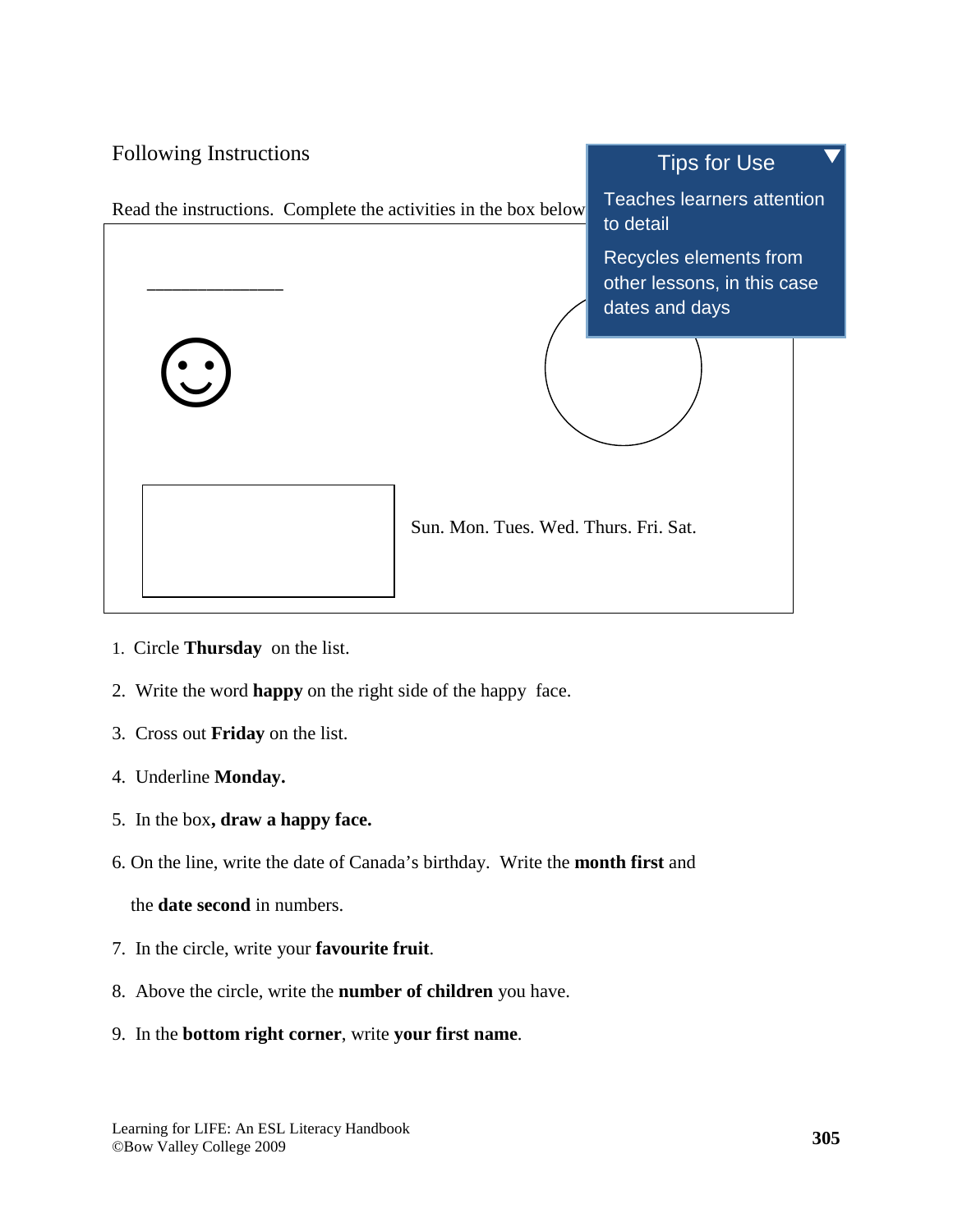| <b>Practice: Vocabulary</b> |          | <b>Phase II</b> | <b>ESL Literacy Toolbox</b>                             |
|-----------------------------|----------|-----------------|---------------------------------------------------------|
| The Right Tools for the Job |          |                 | <b>Tips for Use</b><br>Focuses on meaning of            |
| outlet                      | ladder   | flashlig        | vocabulary words                                        |
| screwdriver                 | hammer   | <b>broor</b>    | Sets vocabulary in context<br>Highly adaptable to other |
| pliers                      | scissors | plung           | themes                                                  |
| drill                       |          |                 |                                                         |

Fill in the blanks with the right tools for the job.

1. I need to hang a picture on the wall. Please give me a

and some \_\_\_\_\_\_\_\_\_\_\_\_.

- 2. I need to cut up some wood. Please hand me a
- 3. I need to make a hole in the wall. Please give me a \_\_\_\_\_\_\_\_\_\_.
- 4. It's dark under the hood of the car. I need a \_\_\_\_\_\_\_\_\_\_\_\_\_.
- 5. I need to pull out some nails. Can I have a pair of \_\_\_\_\_\_\_\_\_\_.
- 6. I need to sweep up some garbage. I have to use a \_\_\_\_\_\_\_\_\_\_\_.
- 7. I have to change the light bulb on the ceiling, but it's too high.

I need a \_\_\_\_\_\_\_\_\_\_\_ to climb on.

- 8. The toilet is plugged up. I need a \_\_\_\_\_\_\_\_\_\_\_ to unplug it.
- 9. I need to tighten the leg on the table. Please pass me a \_\_\_\_\_\_\_\_\_\_\_.
- 10. The light isn't working. I need to change the \_\_\_\_\_\_\_\_\_\_\_\_\_\_\_\_\_\_\_\_\_\_\_\_\_\_\_\_\_\_\_
- 11. I have to cut up some paper. Can I borrow your \_\_\_\_\_\_\_\_\_\_?
- 12. I need to plug in my computer. Where is the \_\_\_\_\_\_\_\_\_\_?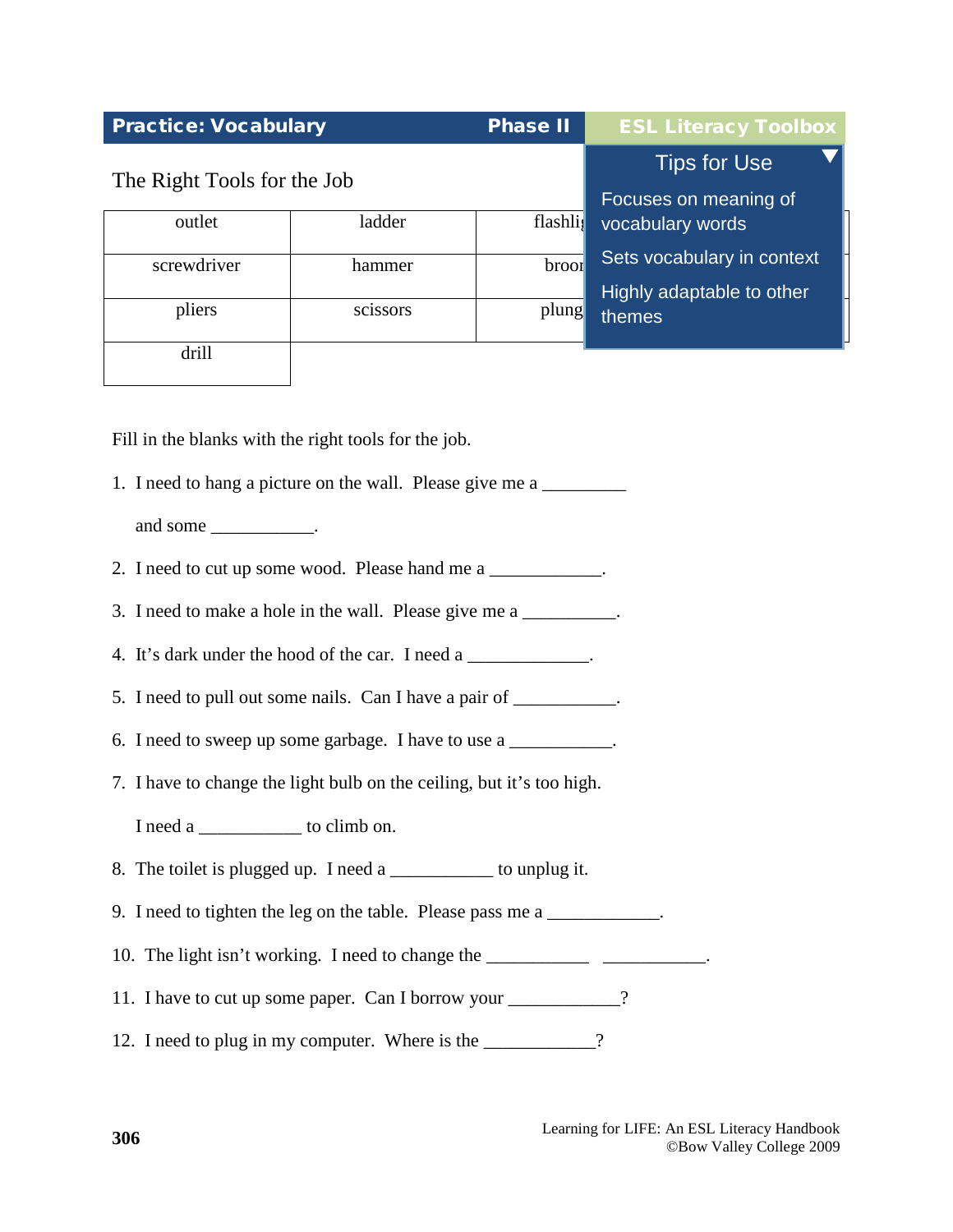## <span id="page-18-0"></span>Classroom Routines for Phase II

Some LIFE begin ESL literacy in Phase II; others have come up through Foundation Phase and Phase I. These learners will be more familiar with classroom learning and expectations, while new learners will need to be taught. In either case, there are things an instructor can do to create a productive learning environment. Phase II learners are better able to sit still and focus on text than Phase I or Foundation Phase learners, but they will still need opportunities to get up, move around, talk, laugh, and otherwise shift gears. The following ideas work well with Phase II learners:

**Change Activities Frequently:** Learners at the Phase II level are still getting used to their roles as adult learners. The instructor should not assume a concentration span of more than a half an hour until familiar with the learners' ability to focus. There should be opportunities to get up and move around. Activities that need quiet concentration or individual work should be alternated with social, collaborative activities.

**Create Classroom Routines:** Set classroom routines are opportunities to model effective learner behaviour. Scheduling has not been an important part of life for many Phase II learners. Taking attendance at the beginning of class illustrates the importance of showing up for class and being on time. If learners expect a specific activity at the beginning of every class, they further

understand the importance of being on time. Scheduling a set time to correct homework encourages completion of those assignments. Short spelling quizzes at the end of the class train learners to stay involved until the very end of the session. Written activities should end with filing papers in the learners' binders and a discussion of appropriate organization. Instructors in the literacy Phases teach organization by being very organized themselves.

**Be Flexible about Deadlines:** The amount of time learners can take to complete written activities must remain fairly flexible, and firm deadlines are counterproductive. Learners are just learning to plan and work systematically. Pressure to complete work quickly will bring frustration and less efficient use of time. Planning and working systematically should be encouraged over speed. Learners who complete work more efficiently should sometimes be given puzzles and activities for an interesting challenge and

*Fareiba is quite shy about speaking English and especially about speaking English with native speakers. She prefers to stay in areas that she considers "safe;" the classroom, her home, and a very few shops in her neighbourhood. As she and her classmates walk around the college with their instructor, and later around the downtown of her city, she grows more familiar with where she lives, and the area where she feels safe grows larger. Her instructor learns that Fareiba has an appointment in a government building; the instructor takes the class for a walk to the building, and shows them what it looks like and where important offices can be found. A few days later, Fareiba is able to go to her appointment alone, increasing her sense of independence and self-confidence.*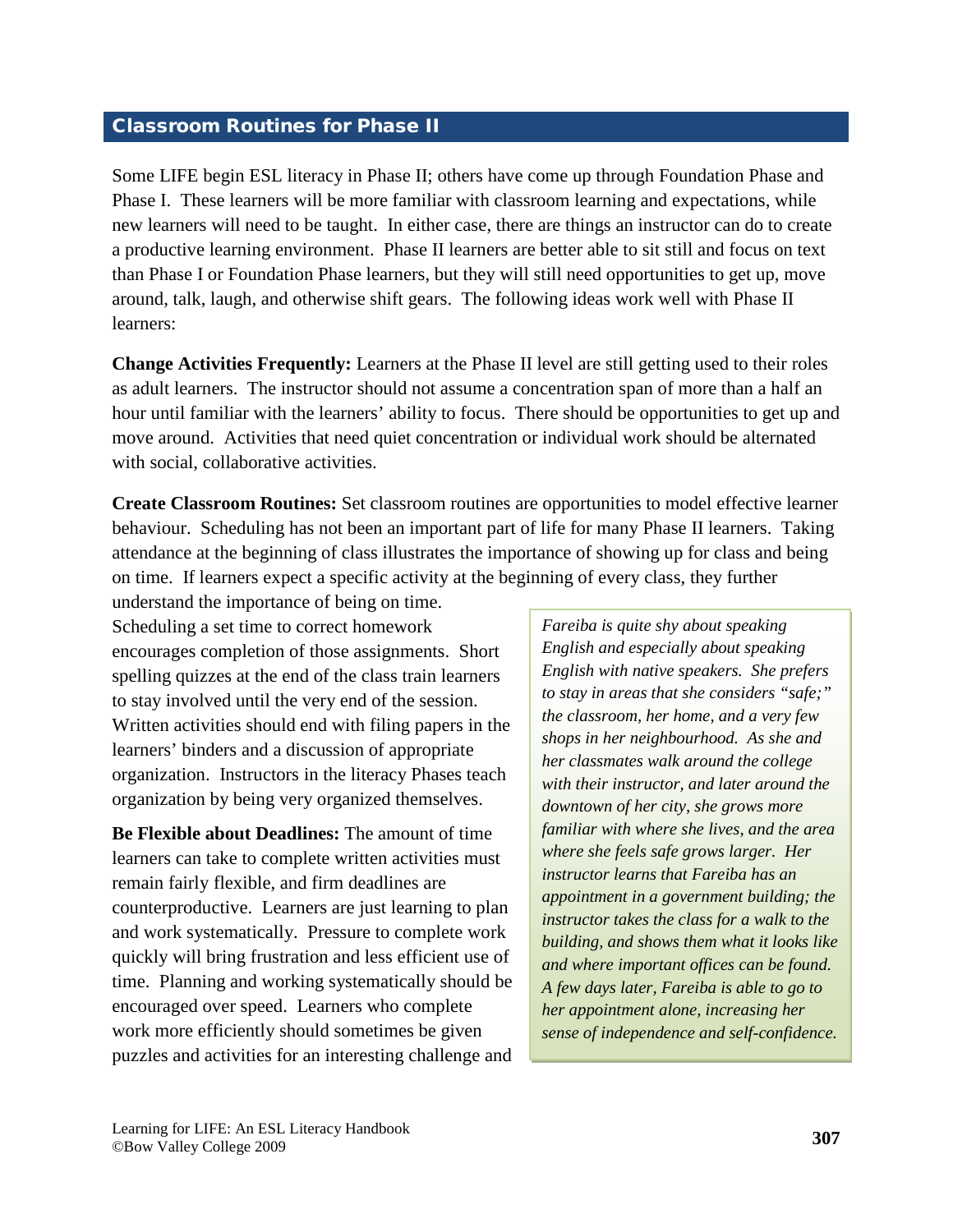<span id="page-19-0"></span>other times encouraged to find a useful activity on their own. The classroom routine must not be regimented.

**Be Clear About Collaboration:** Assessment activities should be set up in such a way that "cheating" from a classmate is difficult. The instructor can't assume that learners understand

when collaboration is appropriate and when it is considered cheating. All learners do not have to do identical tasks for assessment, nor do they all need to do assessments at exactly the same moment.

**Organize Binders Together:** Have a set way for the entire group of learners to organize binders, give the learners identical dividers, and make sure that papers are filed appropriately at the end of each written activity. Dividers should be titled, illustrated, and colorful.

**Get Out of the Classroom:** Walk around and read signs , find addresses, identify public buildings, and label simple maps of an area.

LIFE tend to be collaborative learners; they are used to working together in order to accomplish tasks. Many ESL literacy instructors make use of this by encouraging group work and mentorship. However, learners cannot be expected to know when group work and collaboration is inappropriate, such as in testing and assessment situations. They are not necessarily intentionally "cheating." Explain to learners when they must work on their own, but also construct assessment so that cheating is difficult. Not every learner needs to complete identical assessment tasks at the same time; an easy way to achieve this is to give them the same questions in a different order.

# Sample Theme Unit for Phase II

A theme unit is a series of connected lessons, taught over a longer period of time, from a week to several weeks. There are many advantages to teaching in theme units; it is an excellent way to introduce vocabulary and concepts, and it means that the instructor can recycle outcomes without the lessons feeling repetitive to the learners. For more information on theme units, see Chapter Ten.

In this unit, learners develop skills and strategies necessary for dealing with the health care system in their new country. They move from learning to describe medical problems to making medical appointments to writing a note to excuse a medical absence, either for themselves or for their children.

This is an excellent theme unit for Phase II; it is highly practical, it is full of opportunities to work on the reading and writing outcomes for the level, and it motivates learners by giving them a skill they can use right away. Learners walk away from this unit with tangible evidence of their new learning. It should take one to two weeks of full-time classes to complete this unit.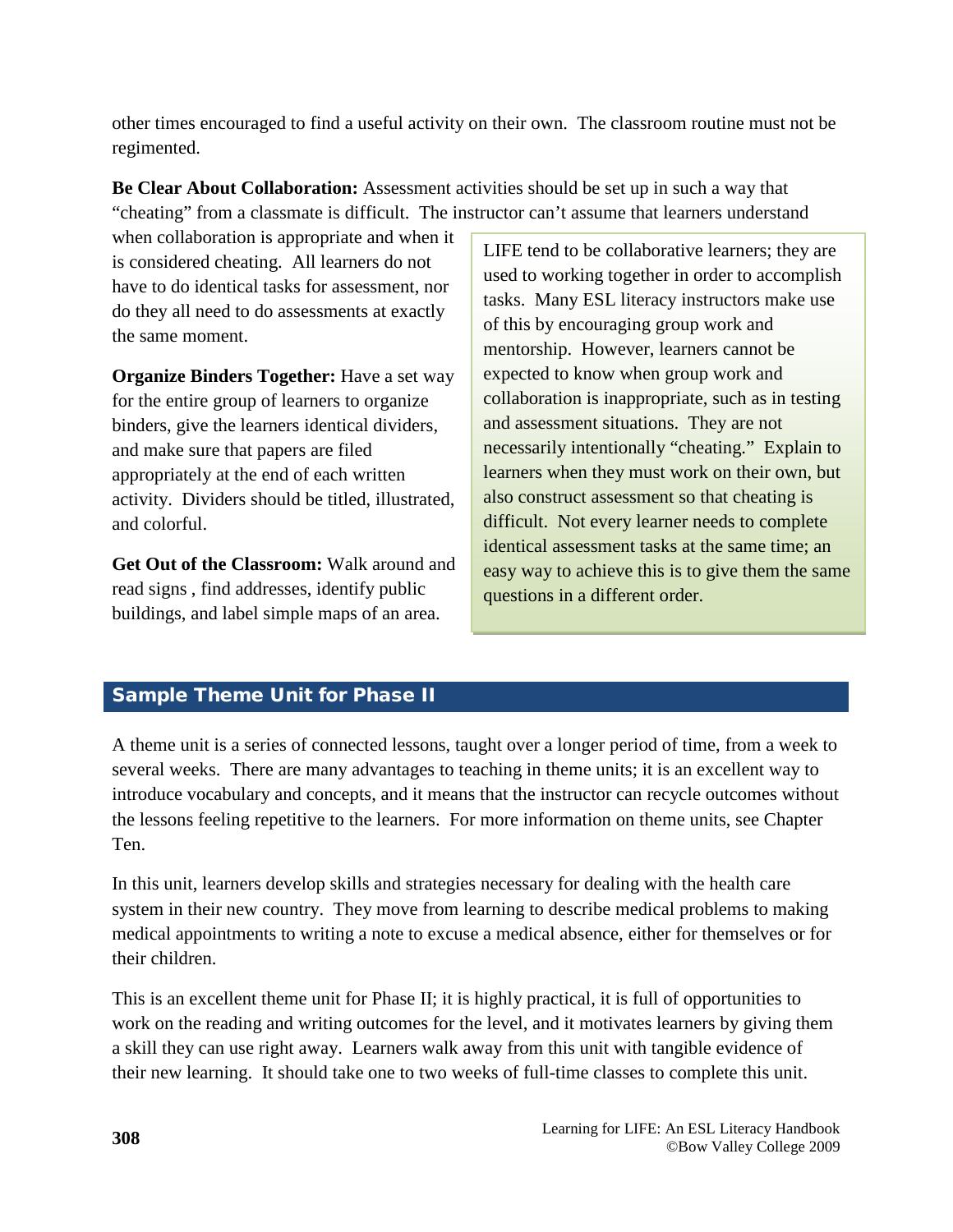# Sample Theme Unit for Phase II: Medical Problems

#### **Introducing the Theme: Describing Medical Problems**

| <b>Reading &amp; Writing Outcomes</b>                                                                                                | <b>Brief Lesson Descriptions</b>                                                                                                                                                                                                                                                                                     |  |
|--------------------------------------------------------------------------------------------------------------------------------------|----------------------------------------------------------------------------------------------------------------------------------------------------------------------------------------------------------------------------------------------------------------------------------------------------------------------|--|
| recognize and use simple<br>words for medical<br>procedures, body parts, and<br>internal organs                                      | 1. Expand body part vocabulary with interactive flashcard<br>activities and games with peer tutoring. Complete crosswords and<br>label illustrations of body parts. Identify mimed ailments. Read<br>brief stories about injuries.                                                                                   |  |
| read simple accounts of<br>medical problems, and<br>identify the problem and<br>symptoms<br><b>Speaking &amp; Listening Outcomes</b> | 2. Expand malady and medical treatment vocabulary with<br>interactive flashcard activities and games with peer tutoring.<br>Complete crosswords and label illustrations of new vocabulary.<br>Read brief stories about illnesses. Talk about what it is like to have<br>a cold, the flu, a stomachache, or a sprain. |  |
| describe aches and pains:<br>$\bullet$<br>how they feel and where<br>they are located                                                |                                                                                                                                                                                                                                                                                                                      |  |
| <b>Developing the Theme: Making Medical Appointments</b>                                                                             |                                                                                                                                                                                                                                                                                                                      |  |
| <b>Reading &amp; Writing Outcomes</b>                                                                                                | <b>Brief Lesson Descriptions</b>                                                                                                                                                                                                                                                                                     |  |

information.

Record height and weight.

1. Read and talk about common medical remedies. Identify appropriate choices for medical treatment. Practice finding phone numbers and addresses of medical facilities. Role-play making

medical appointments. Listen to and record appointment

2. Complete a simplified personal medical information form.

- find information about medical facilities in the phone book
- record medical appointment information accurately
- complete a simplified personal medical information form

#### **Strategic/Life Skills Outcomes**

• make appropriate choices for medical treatment

## **Numeracy Outcomes**

• measure height and weight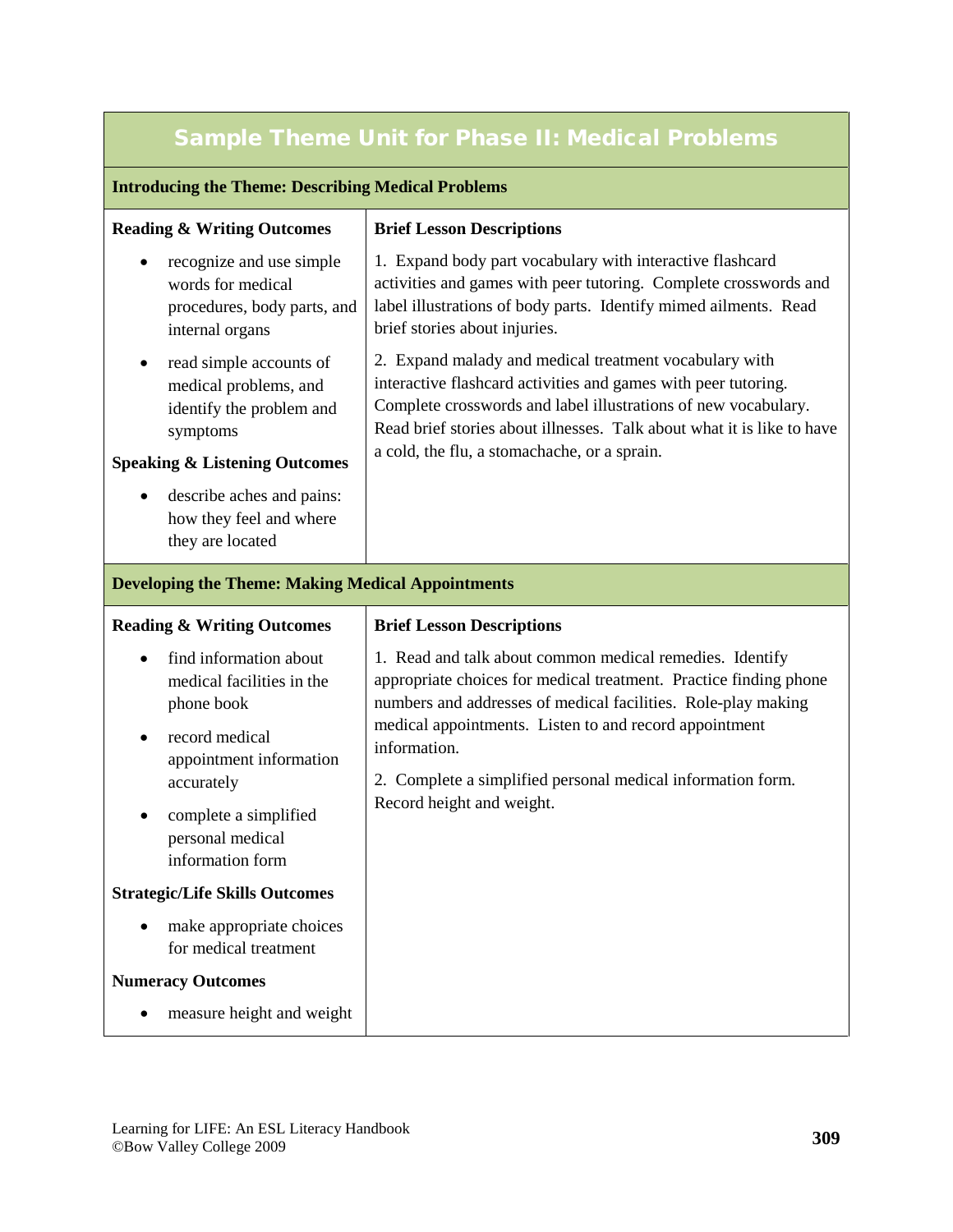| <b>Final Product: Writing a Note to Excuse a Medial Absence</b>                                                                                                                   |                                                                                                                                                                                                                                                                                                                                                                                                     |  |  |
|-----------------------------------------------------------------------------------------------------------------------------------------------------------------------------------|-----------------------------------------------------------------------------------------------------------------------------------------------------------------------------------------------------------------------------------------------------------------------------------------------------------------------------------------------------------------------------------------------------|--|--|
| <b>Reading &amp; Writing Outcomes</b>                                                                                                                                             | <b>Brief Lesson Descriptions</b>                                                                                                                                                                                                                                                                                                                                                                    |  |  |
| write a note explaining an absence for self or<br>child<br>write a note requesting time off for a medical<br>reason for self or child<br><b>Speaking &amp; Listening Outcomes</b> | 1. Identify excusable absence situations. Review<br>date and time phrases. Complete a note<br>explaining an absence for self or a child. Make a<br>neat, well formatted copy of the note.<br>2. Identify appropriate ways to schedule<br>appointments. Review date and time phrases.<br>Complete a note requesting time off for an<br>appointment. Make a neat, well formatted copy<br>of the note. |  |  |
| explain reasons for a medical absence<br>request time off for a medical absence                                                                                                   |                                                                                                                                                                                                                                                                                                                                                                                                     |  |  |
| <b>Strategic/Life Skills Outcomes</b><br>recognize excusable absences                                                                                                             |                                                                                                                                                                                                                                                                                                                                                                                                     |  |  |
| recognize need to report absences, need to<br>give advance notice of medical appointments                                                                                         |                                                                                                                                                                                                                                                                                                                                                                                                     |  |  |
| <b>Tools</b>                                                                                                                                                                      |                                                                                                                                                                                                                                                                                                                                                                                                     |  |  |
| <b>New Vocabulary &amp; Concepts</b>                                                                                                                                              | <b>Language Structures</b>                                                                                                                                                                                                                                                                                                                                                                          |  |  |
| vocabulary for internal organs, medical<br>procedures, and medical supplies                                                                                                       | appropriate use of "is" and "has" in<br>statements of illness and injury                                                                                                                                                                                                                                                                                                                            |  |  |
| finding information in the phone book                                                                                                                                             | the verb "feel"                                                                                                                                                                                                                                                                                                                                                                                     |  |  |
| measuring height and weight<br>٠                                                                                                                                                  | the modal "should"                                                                                                                                                                                                                                                                                                                                                                                  |  |  |
| giving concise reasons for absences                                                                                                                                               | letter salutations and closings<br>$\bullet$                                                                                                                                                                                                                                                                                                                                                        |  |  |
| giving advance notice for appointments                                                                                                                                            | future tense to discuss intentions                                                                                                                                                                                                                                                                                                                                                                  |  |  |
| <b>Resources &amp; Materials</b>                                                                                                                                                  |                                                                                                                                                                                                                                                                                                                                                                                                     |  |  |
| A Canadian Conversation Book: English in Everyday Life $(2^{nd}$ edition) (Prentice Hall)                                                                                         |                                                                                                                                                                                                                                                                                                                                                                                                     |  |  |
| People Express (Oxford UP)                                                                                                                                                        |                                                                                                                                                                                                                                                                                                                                                                                                     |  |  |
| Picture Stories: Language and Literacy Activities for Beginners (Longman)                                                                                                         |                                                                                                                                                                                                                                                                                                                                                                                                     |  |  |
| More Picture Stories: Language and Problem-Posing Activities for Beginners (Longman)                                                                                              |                                                                                                                                                                                                                                                                                                                                                                                                     |  |  |

- *Expressways 1* (Longman)
- *Expressways 2* (Longman)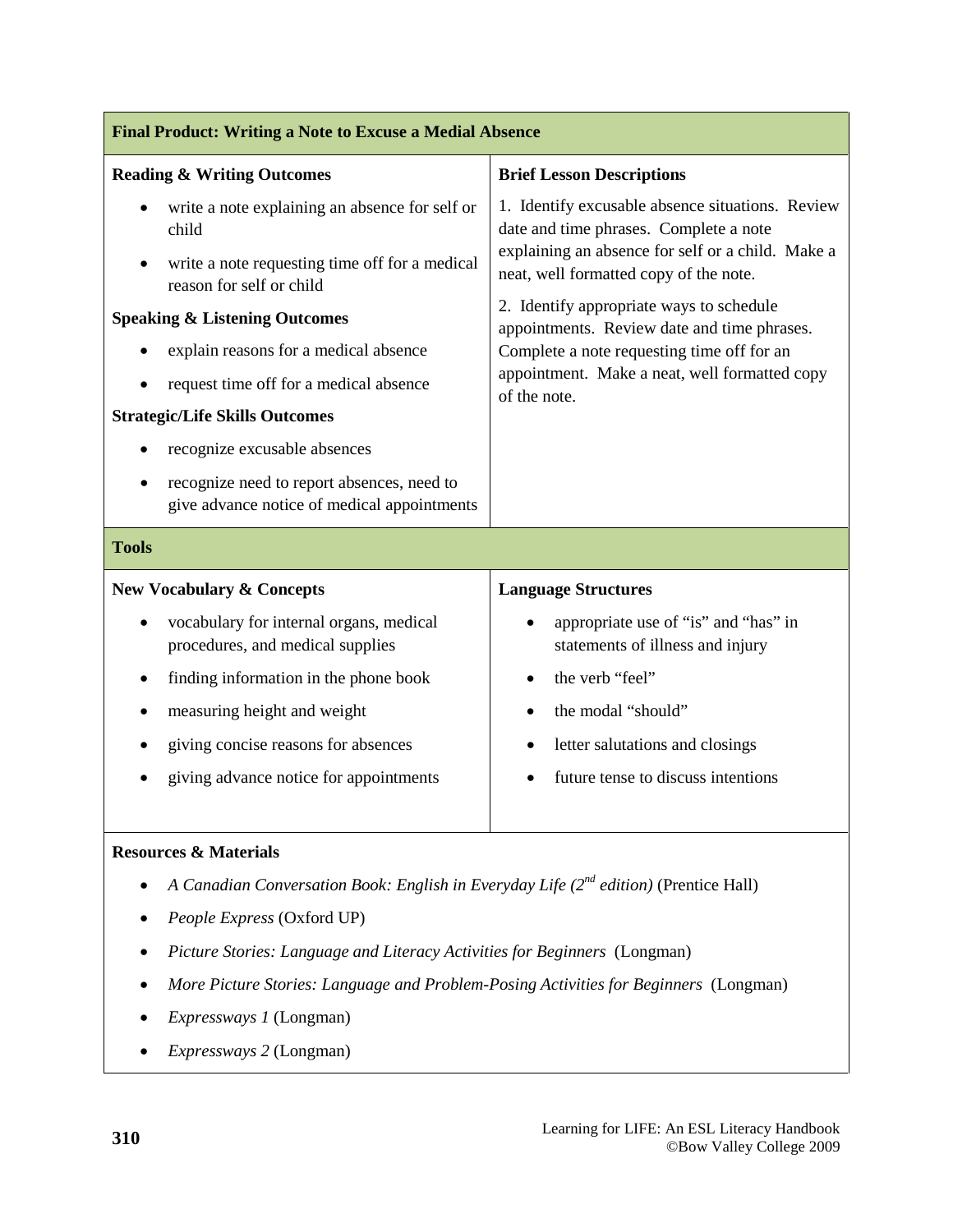- <span id="page-22-0"></span>• *Side by Side 2 (3rd edition)* (Longman)
- *www.cal.org/caela/esl\_resources*
- Instructor-made flashcards and exercises

#### **Assessment**

The learners are assessed throughout the unit in their abilities to meet the outcomes. Where suitable, they can choose one or two tasks to be included in their portfolios. For further information on portfolios, please see Chapter Eleven.

# Lesson Planning for Phase II

Lesson planning at Phase II means creating interesting, effective lessons that will engage Phase II learners and help them achieve the outcomes of the class. Lessons are often connected to a wider theme. The first of our sample lesson plans is connected to the sample theme unit; the second is unconnected and gives variety.

In lesson planning for a Phase II class, it is important to think about outcomes and to motivate the learners. At this stage, learners are most often motivated by learning something useful or practical. They want skills that they can use right away in their lives. Instructors can "hook" learners with interesting themes and use these themes to reach the outcomes of the program.

Scaffolding and recycling are critical in a Phase II plan. Vocabulary and phrases are introduced and practiced orally, then seen in print, and then used in a scaffolded writing task, where learners have the support of a template or a model, before moving to more independent writing.

There are several key features to an effective Phase II lesson plan:

- No activity takes longer than 40 minutes.
- More intense activities involving reading and writing are interspersed with activities that involve talking and movement.
- Activities take into account different reading levels within the class; higher-level learners help lower-level learners.
- All vocabulary and expressions are practiced orally before they are used in writing.
- The activities draw on learners' previous knowledge and give them highly practical, useful skills.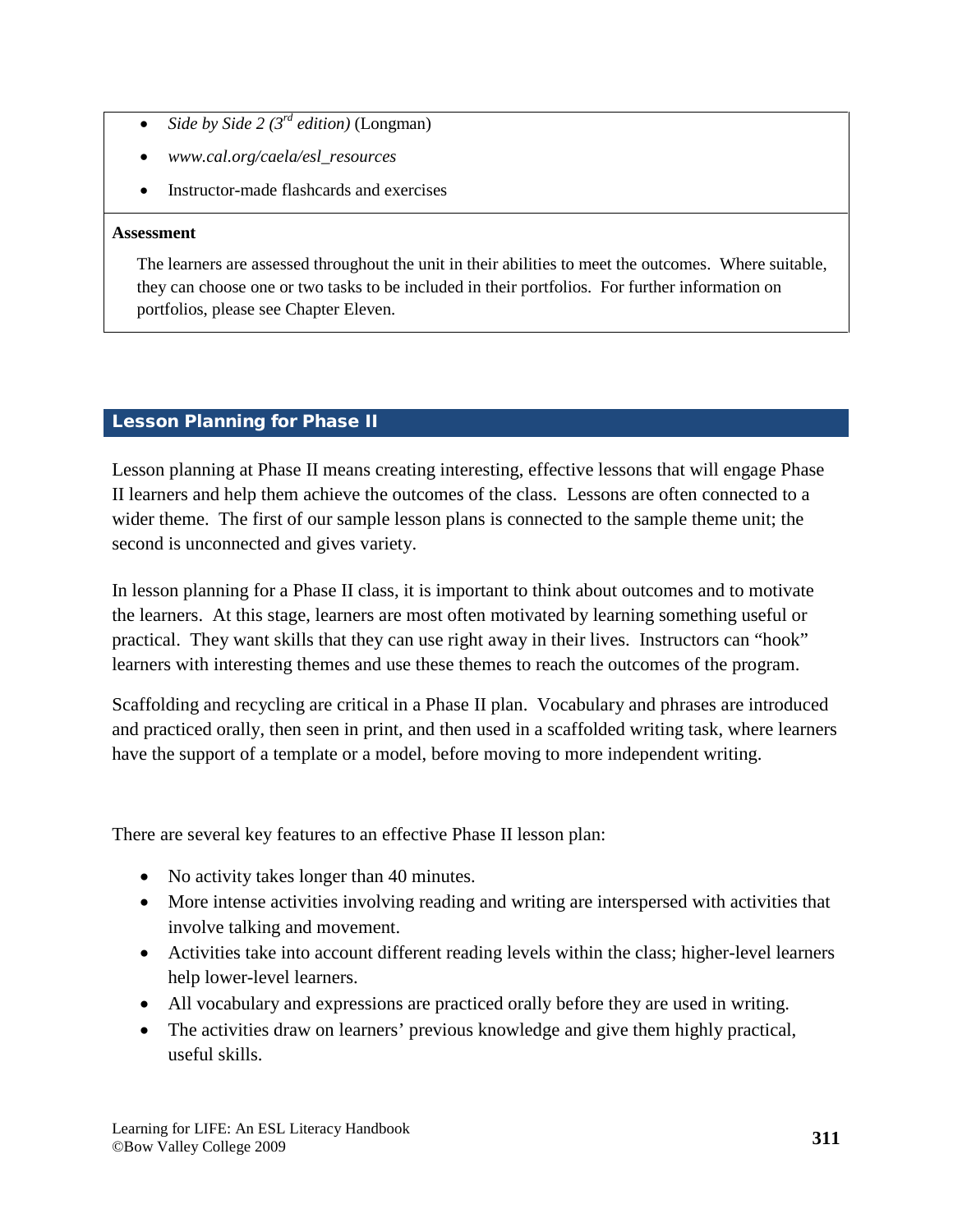# <span id="page-23-0"></span>Sample Lesson Plans for Phase II

# Sample Lesson Plan for Phase II: Medical Problems

Part of Theme: Introducing the Theme

Level: Phase II Developing

Lesson Objectives:

- recognize and use vocabulary for body parts and basic internal organs
- identify the placement of basic internal organs
- identify the function of basic internal organs
- read a short story about a medical problem and identify main idea and details

| Timing     | <b>Activity Description</b>                                                                                                                                                                                                                                                                                                                                                                         |
|------------|-----------------------------------------------------------------------------------------------------------------------------------------------------------------------------------------------------------------------------------------------------------------------------------------------------------------------------------------------------------------------------------------------------|
| 15 minutes | <b>Build Word Wall:</b> Greet learners. Introduce the topic. Brainstorm vocabulary for body<br>parts and internal organs. Create a word wall (preferably that can stay up for the length<br>of the unit). Write vocabulary on pieces of card. As a class, categorize the words into<br>"Body Parts" and "Internal Organs."                                                                          |
| 10 minutes | <b>Internal Organs Flashcards:</b> Break learners into small groups. Hand out a set of<br>internal organ flashcards to each group. These should be in the shape of the word and be<br>to scale, i.e. the lungs card should look like lungs, the heart card should look like a real<br>heart, etc. The names of these organs are written on the back of each card. Have learners<br>quiz each other. |
| 15 minutes | <b>Location of Internal Organs:</b> As a class, discuss where these internal organs are in the<br>body. Draw an outline of a person on the board and tape a set of flashcards into the<br>correct locations. Reinforce this with overlapping overheads on the projector (one<br>overhead has an outline of a person, the next adds the heart, the next the kidneys, etc.).                          |
| 20 minutes | <b>Creating a Model:</b> Learners return to their groups. One learner volunteers to lie down<br>on a large piece of paper. Another learner traces that person to get an outline. Referring<br>to the model on the board, learners tape their flashcards in the correct places in the body.<br>Tape to the wall next to the word wall.                                                               |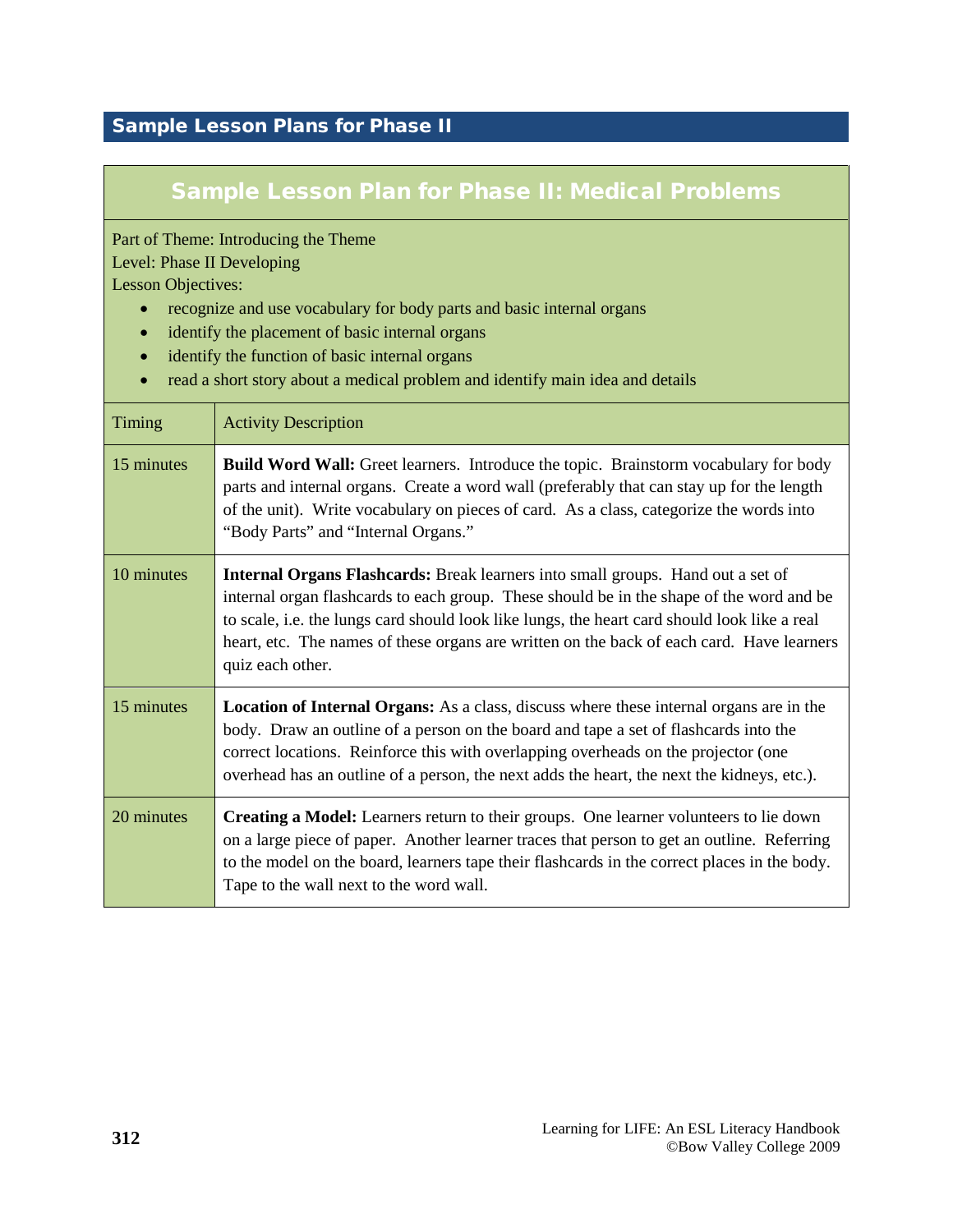| 10 minutes | Labeling a Diagram: Hand out a diagram of the human body to each learner. It should<br>match the overhead. Each learner uses their model to label the diagram.                                                                                                                                                                                                                                                                                                                                                                                                |
|------------|---------------------------------------------------------------------------------------------------------------------------------------------------------------------------------------------------------------------------------------------------------------------------------------------------------------------------------------------------------------------------------------------------------------------------------------------------------------------------------------------------------------------------------------------------------------|
| 25 minutes | <b>Function of Internal Organs:</b> What does each internal organ do? Discuss as a class.<br>Break into small groups. Hand out sentence chunks on card with subjects and predicates<br>related to organ function, e.g. "My kidneys" and "clean my blood." Have learners<br>organize these into sentences. Remind learners to use grammatical clues, such as plural<br>subjects must go with plural verbs. Once learners have organized the sentences, hand out<br>a cloze exercise to each learner. They must fill in the correct body part in each sentence. |
| 25 minutes | <b>Reading:</b> Hand out a simple short story about a medical problem. Read together as a<br>class, then individually. In pairs, learners retell the story to each other. Give each learner<br>a highlighter. Have them highlight body parts and internal organs in the text. Discuss the<br>main idea in the story. Ask questions about details.                                                                                                                                                                                                             |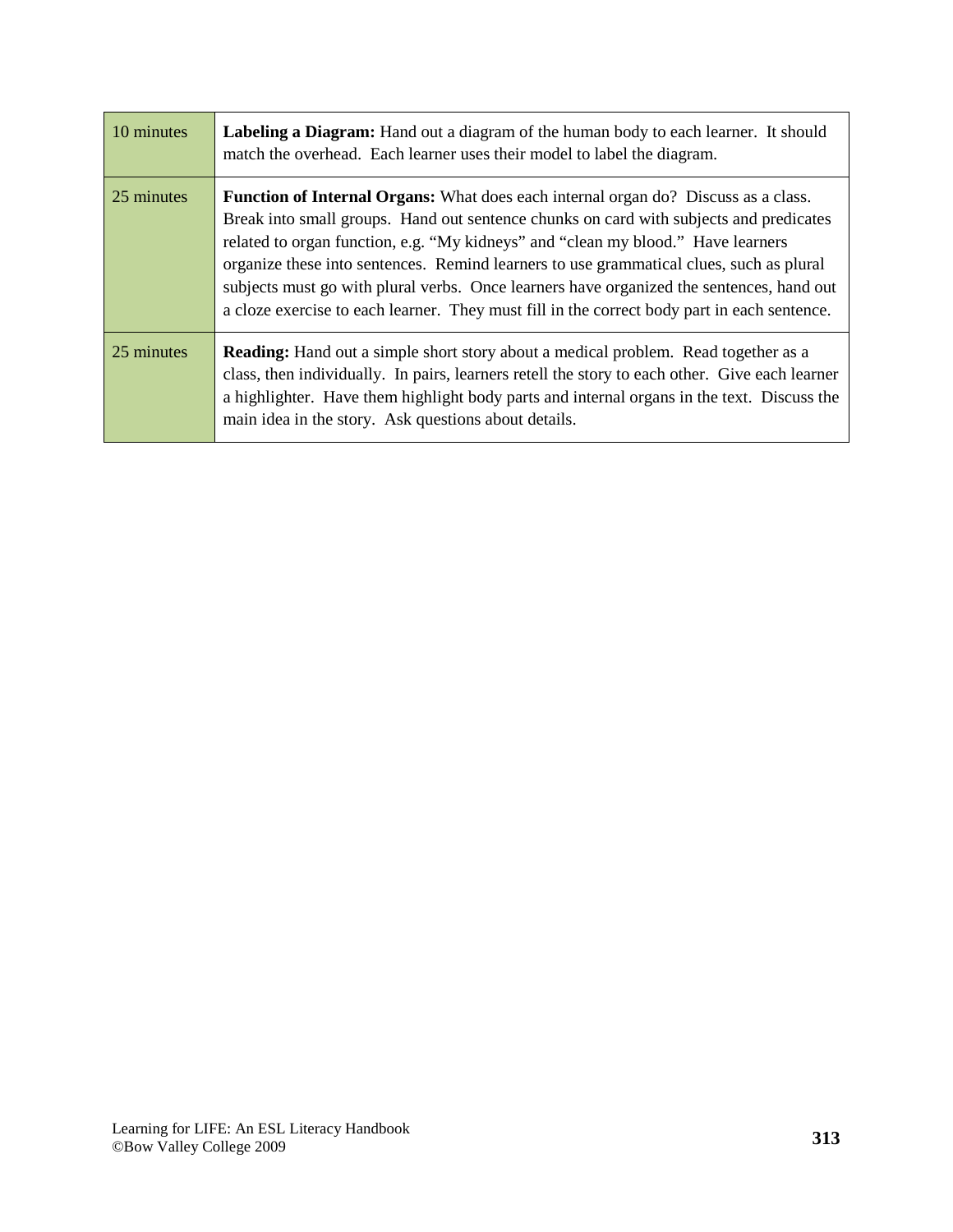# Sample Lesson Plan for Phase II: Household Problems

Part of Theme: Developing the Theme

Level: Phase II Developing Lesson Objectives:

- recognize and use vocabulary for identifying household problems
- read (with support) an unformatted text on a household problem
- write a note to a landlord using a template

| Timing     | <b>Activity Description</b>                                                                                                                                                                                                                                                                                                                                                                 |
|------------|---------------------------------------------------------------------------------------------------------------------------------------------------------------------------------------------------------------------------------------------------------------------------------------------------------------------------------------------------------------------------------------------|
| 15 minutes | Discuss Household Problems: Greet learners. Introduce the topic. Discuss household<br>problems that the learners have had. Discuss how the problems were resolved. Discuss<br>picture illustrations of common household problems. Elicit appropriate vocabulary from<br>the learners.                                                                                                       |
| 15 minutes | Household Problems Reading Match-Up: Divide class into two groups, giving the better<br>readers pictures of household problems and the others flashcards with phrases identifying<br>the problem. The learners find partners so they can match pictures to the appropriate<br>flashcards. The matching pictures and phrases are displayed in a flashcard pocket chart.                      |
| 25 minutes | <b>Supported Reading:</b> Present a story about someone solving an ongoing household<br>problem by contacting a government agency. Preview difficult vocabulary, discuss the<br>illustration, and predict the events in the story. The learners read the story independently,<br>stopping after each paragraph to discuss what they have understood and if it follows their<br>predictions. |
| 10 minutes | Discussion on Dealing with Landlords: Discuss effective ways to deal with landlords<br>who don't fix problems that are health hazards, with reference to the story they have just<br>read. Discuss the effectiveness of putting the complaint in writing and mention that the<br>next step would be contacting the health authority.                                                        |
| 15 minutes | <b>Oral Practice:</b> Learners get into groups to practice stating household problems with a<br>simple "Household Problems" card game.                                                                                                                                                                                                                                                      |
| 40 minutes | Writing Letters from a Template: Go over a template for a brief letter to a landlord<br>about an ongoing household complaint that mentions the problem and future recourse to<br>the health authority. Learners choose a problem and complete a letter, referring to the<br>flashcard pocket chart for appropriate phrases. The instructor helps when needed.                               |